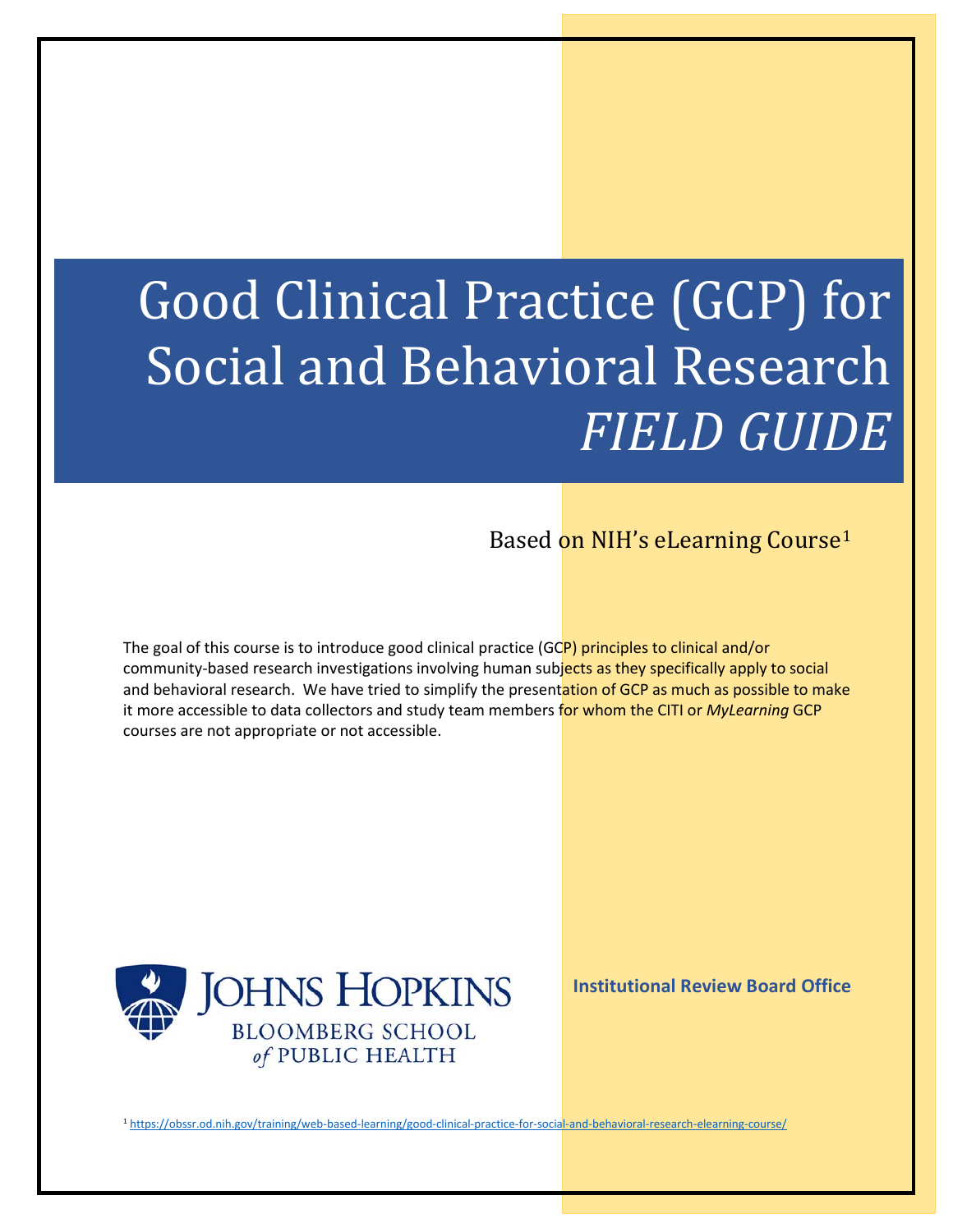# **Table of Contents**

| $\mathbf{L}$    |                                                                             |  |
|-----------------|-----------------------------------------------------------------------------|--|
| $\mathbf{II}$ . |                                                                             |  |
| III.            |                                                                             |  |
| IV.             |                                                                             |  |
| V.              |                                                                             |  |
| VI.             |                                                                             |  |
| VII.            | PARTICIPANT SAFETY AND ADVERSE EVENTS, UNANTICIPATED PROBLEM REPORTING, and |  |
| VIII.           |                                                                             |  |
| IX.             |                                                                             |  |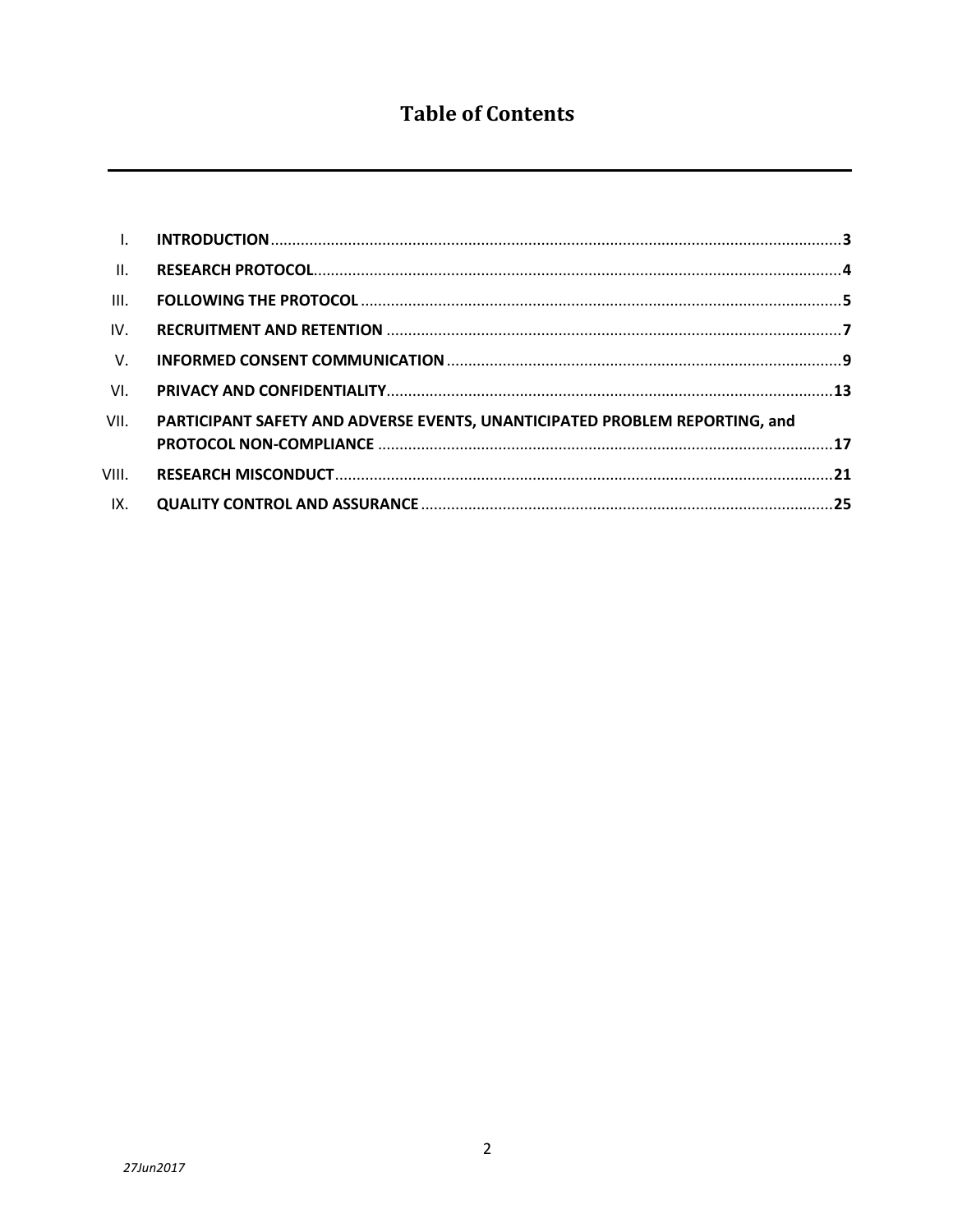#### **IRB Approved Research**

Before discussing GCP, one must understand the importance of the Institutional Review Board (IRB). Clinical researchers may not conduct research involving human subjects without IRB approval. The IRB approval is not a "general approval" to allow the research to move forward. Rather, it is a "specific" approval, meaning that the terms of that approval are limited to the procedures outlined in the research protocol. When a researcher submits a protocol to the IRB, it's like a contract proposal. The terms of the protocol may be negotiated during the review, but once the IRB approves the protocol, those terms are set in stone. The researchers may not change or deviate from the protocol without prior approval from the IRB.

#### **What is Good Clinical Practice (GCP)?**

GCP is a set of 13 principles that help ensure that quality research is being conducted and that participants in research are protected. The principles were established by the International Conference on Harmonization (ICH) in 1990 to define the minimum standards expected for clinical trials involving human subjects. Although these principles were written with drug, device, and biological studies in mind, most of these principles also apply to social and behavioral research. This guide describes key GCP principles and how to implement them in social and behavioral research.

#### **A New, Expanded Definition of "Clinical Trial" Includes Social and Behavioral Research**

You may be asking yourself: "If GCP applies to clinical trials, why do I need to learn about them? I'm not conducting a clinical trial to test a drug, device, or biologic."

In 2014, the NIH expanded the definition of a clinical trial to include "any research study in which one or more human subjects are prospectively assigned to one or more interventions to evaluate the effects of those interventions on health-related biomedical or behavioral outcomes." This broader definition includes many social or behavioral interventions and research teams must provide the same assurances for participant safety and quality research that other clinical trials do when following GCP.

# **GCP represents "Best Practices"**

The big question is: Why should you implement what you'll learn through this guide? Studies that are designed and executed in accordance with best practices often run more smoothly, better protect research participants, and reduce study non-compliance. Additionally, data collected and analyzed at the end of a well-run study are often more complete and accurate, resulting in high quality, reproducible study findings.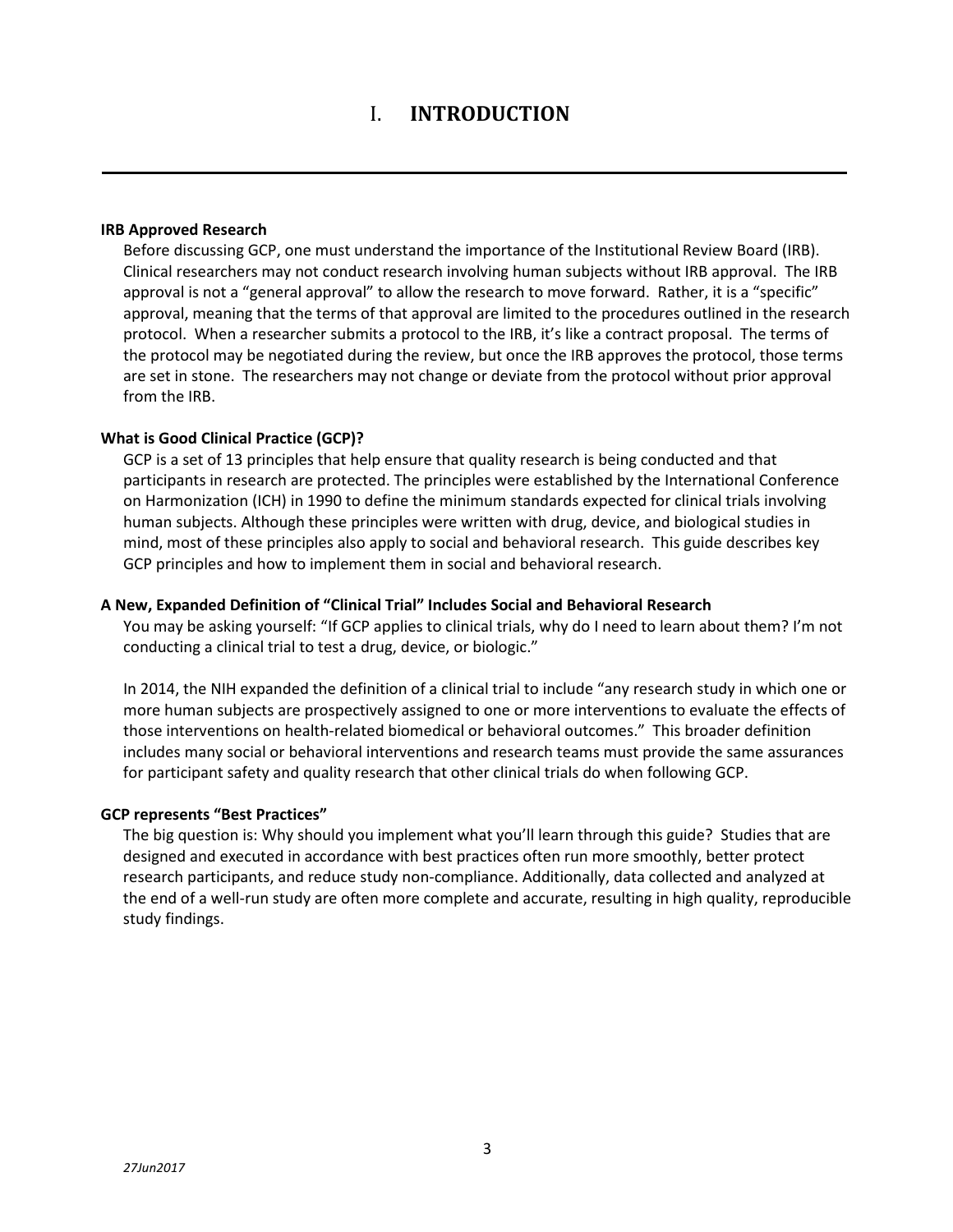#### **What is a Protocol?**

There are three documents associated with a research study that often get confused: the *grant proposal* which outlines the science behind a study for the purposes of receiving funding; the *IRB application* for scientific and ethical review that focuses on participant safety; and the *clinical protocol (or more generally, "study protocol", or just "protocol")* that is used to guide the actual conduct of the study from start to finish. The protocol serves as the team's guide for conducting the study and provides operational detail. All researchers, including those conducting social and behavioral research, should always adhere to rigorous standards when developing protocols and processes for their studies.

# **Common Protocol Elements**

There are common elements across IRB protocols, and you should check the templates available at [http://www.jhsph.edu/offices-and-services/institutional-review-board/applications-and](http://www.jhsph.edu/offices-and-services/institutional-review-board/applications-and-forms/research-plans/index.html)[forms/research-plans/index.html,](http://www.jhsph.edu/offices-and-services/institutional-review-board/applications-and-forms/research-plans/index.html) for the specific format and content required by the JHSPH IRB. At a minimum, IRB protocols should contain the Objectives, Methods, Quality Control and Assurance, Ethics/Protection of Human Subjects, and Data Handling and Record Keeping. A brief Background and Significance section is also typically included, since an IRB evaluates whether there is a scientific basis to the study that would justify the human participation. The protocol should include a clear description of the study intervention (if applicable) and who is responsible for the study implementation. As all clinical trials involve some level of risk to the participants, the IRB looks at the potential significance of the study to ensure this risk is reasonable, given the potential scientific impact.

# **Supporting Documents for a Study**

There are many documents used by study teams to help support their study efforts:

*Standard Operating Procedures (SOP)* – step-by-step instructions for all applicable study activities. Helps guarantee tasks are completed in a standard way and ensures all participants receive the same treatment. Other terms for this type of document include "Manual of Operations" or "Manual of Procedures."

*Data Safety Monitoring Plan* – outlines the steps that will be taken by a study team to ensure the safety of participants and the integrity of a trial's data. All clinical trials require this document.

Finally, there are a few additional resources that can help study teams to demonstrate quality research practices and transparency during a clinical trial. The use of the Consolidated Standard of Reporting Trials or CONSORT checklist and Flow Diagram is a process that is increasingly being adopted in medical publications as a way to evaluate the scientific quality of a study. Specifically, the CONSORT Flow Diagram demonstrates how participants move through the study, when and why dropout is occurring, and whose data remained in the final data set. CONSORT can be particularly helpful in the planning of how to collect data in a study.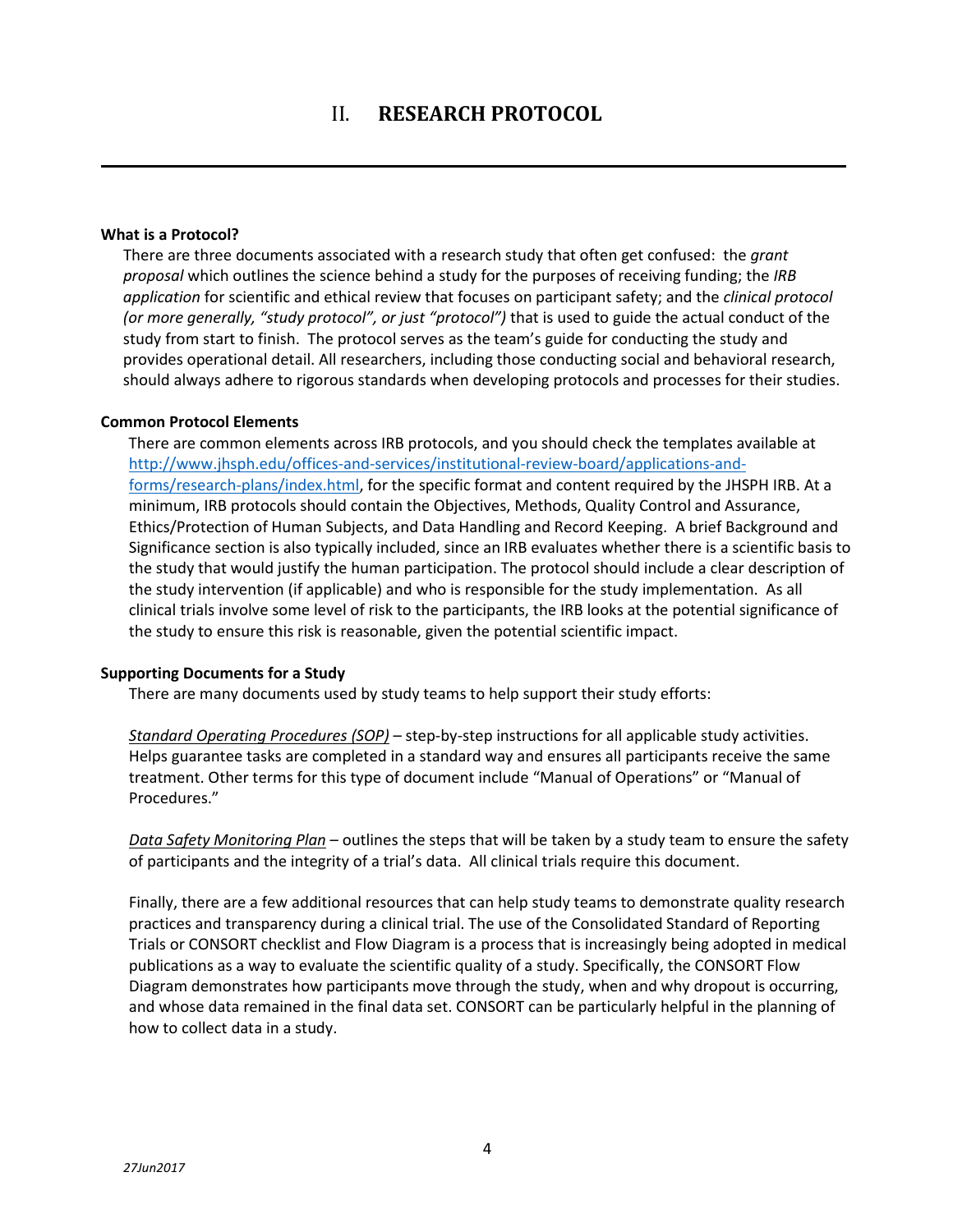#### **What is "Study Fidelity"?**

"Study fidelity" refers to the consistent adherence to the protocol in carrying out the study procedures. The idea is that you, as a study team member, have a study plan to follow and you're sticking to it. Every study team member should deliver the study intervention(s) in the way the IRB protocol specifies, so that all participants are exposed to the study procedures, as planned.

One method of ensuring study fidelity is to record study team interactions with participants and observe whether or not these interactions are consistent day to day, and participant to participant. It is important to track data back to its source and fully understand the circumstances surrounding its collection. Who collected the data and when? Understanding and recording these details helps ensure rigorous, quality data, and aids in satisfying audit requirements. Ignoring or skipping steps reduces study fidelity and can cost time, money, and the credibility of the study findings.

#### **What are "Protocol Deviations"?**

Deviations will likely occur during your study. In general, "protocol deviations" are any departures from your IRB approved study. If you think that your team has completed the study without a single one, it is likely that something has been missed. Deviations may range from missing pages of a survey to missed study visits. Deviations occur when IRB approved procedures are not followed exactly or when events do not go as planned. They also include errors by study team members, such as using the wrong questionnaire or consent form. A deviation from the protocol need not directly involve study participants; for example, a deviation from protocol-indicated data security procedures would also be considered a protocol deviation.

JHSPH policy distinguishes between protocol deviations that are administrative or minor, and those that are more serious and could put the safety of one or more participants at risk or could adversely affect the integrity of the study. The more serious departures may constitute "Serious non-compliance" that requires prompt reporting to the IRB. "Protocol deviations" are "administrative or minor" departures from the protocol that may be reported with your progress report. In general, these reports are accepted so long as there is a corrective action to prevent recurrence. If a study continues over time to report deviations without correction, that pattern may constitute protocol "non-compliance". IRB will consider whether those reports constitute "continuing non-compliance", which if funded by U.S. agencies, could require reporting to the Office of Human Research Protections. Review the IRB's policies on Reporting and Non-Compliance.

#### **Recording and Reporting Protocol Deviations**

The study team should record all minor and administrative protocol deviations. You choose the process of recording; you may use an old-school method of tracking, using pen and paper. Or you may use a spreadsheet. Whatever the method, make sure you and everyone else on the study team sticks to it. Tracking deviations may help explain otherwise unexpected data down the road.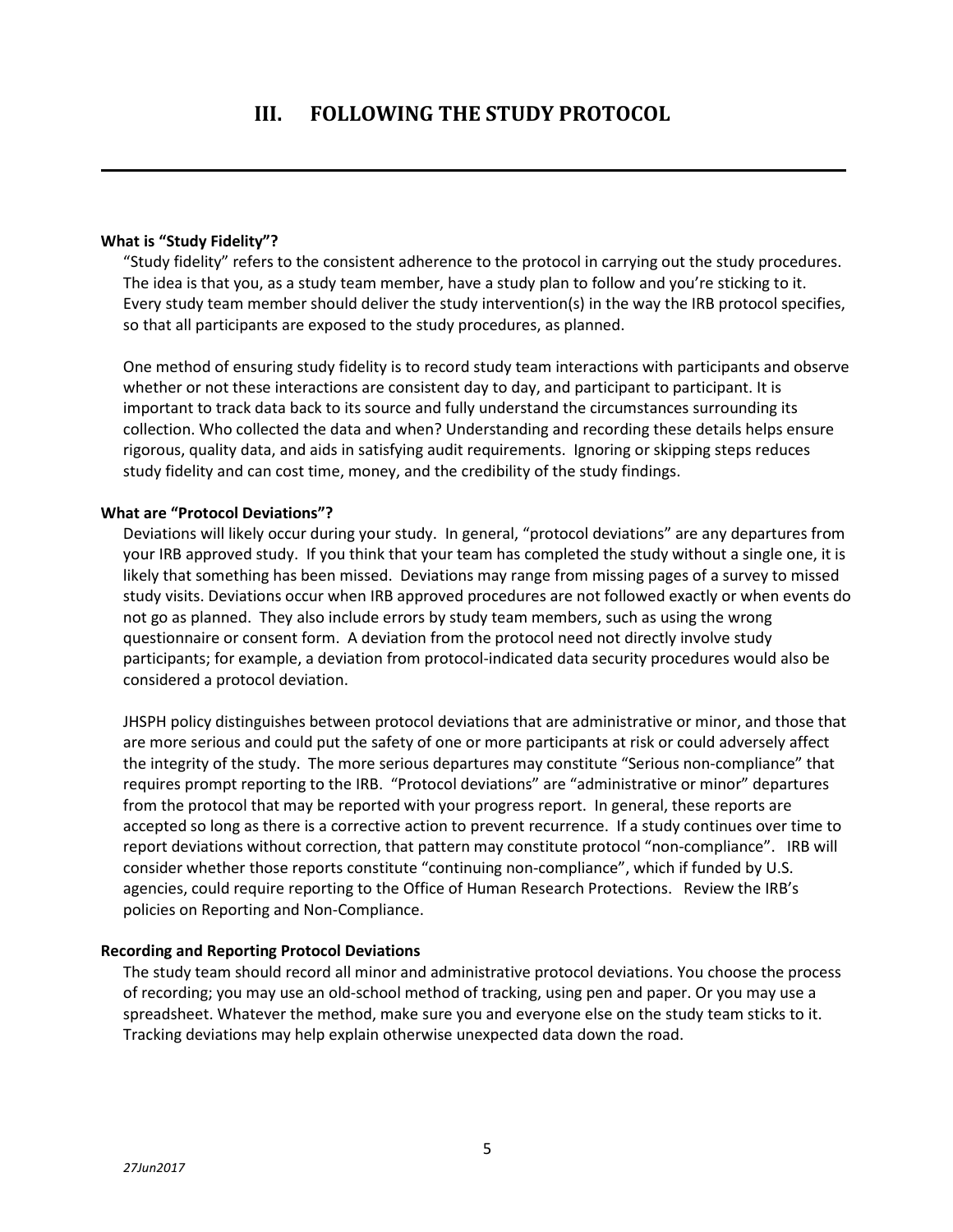# **Minimizing Protocol Deviations**

The best way to minimize deviations is to improve communication about when they occur. Begin by acknowledging that some are inevitable; explain that sharing knowledge about them can help improve the study. Supervisors should react to timely reports of deviations in a positive manner in order to inspire a culture of open communication among team members. Everyone should be on the same page about how to recognize and report a protocol deviation. It's critical that everyone on the study team learn to recognize deviations and be encouraged to report them when discovered.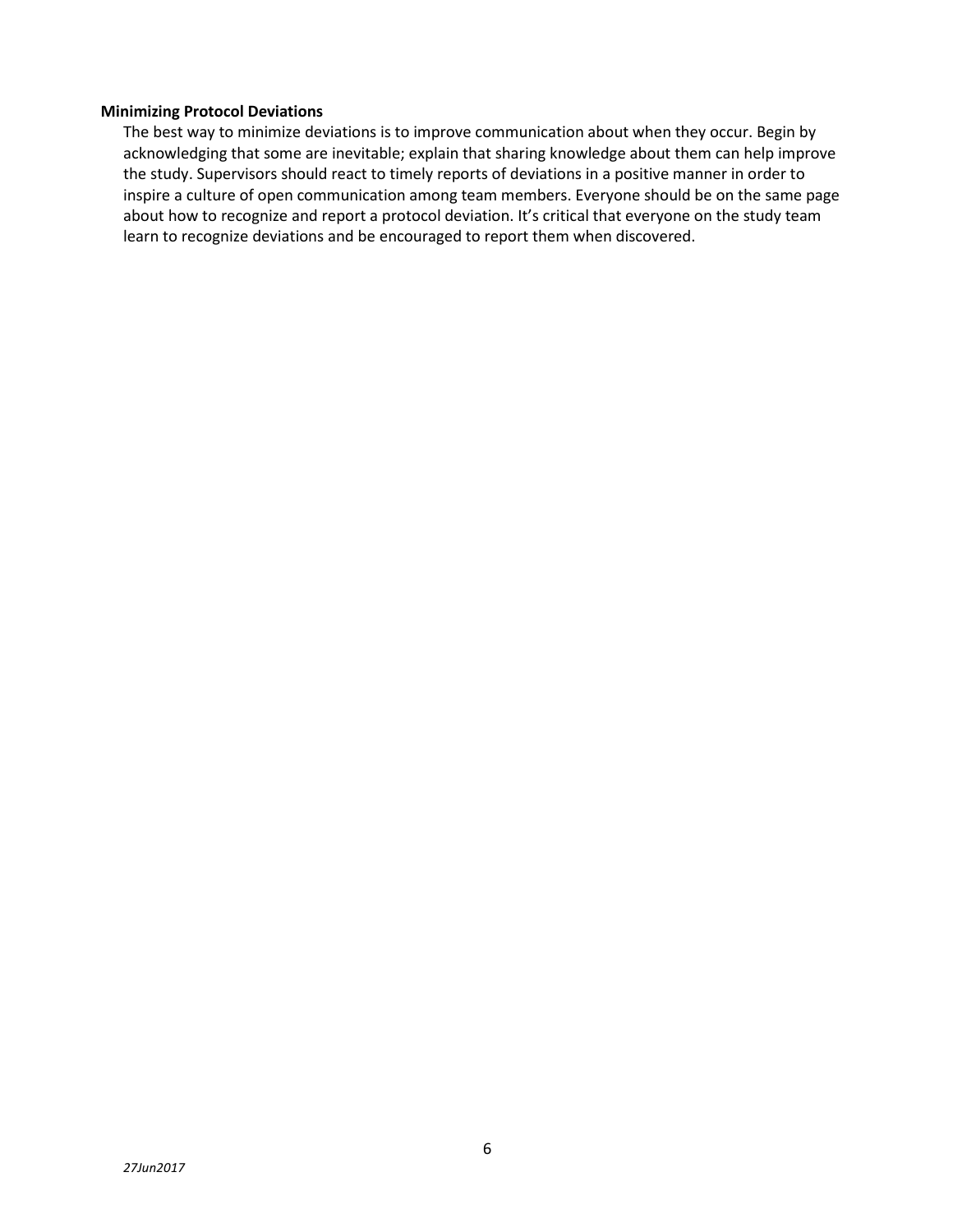Recruitment and retention are the efforts made by a study team to identify, enroll and retain participants for a study. Only people who meet the criteria for being included in a study may participate; they meet study *inclusion criteria*. The exclusion criteria list factors that cause people to be ineligible to participate. People interested in the study but who do not meet the inclusion criteria cannot participate in the study, no matter how much they would like to. You may not enroll someone in the study who does not meet inclusion criteria.

The actual methods used to identify, enroll and engage participants will vary as they are based on the participant population, the study questions/focus, and the overall design/context of the study. For example, if you are hoping to recruit older adults, you are unlikely to focus your efforts on a social media campaign; you may use print materials (letters, flyers, posters, etc.) or identify places for in-person recruitment. When thinking about a recruitment strategy, you should consider using multiple sources. This will help ensure you meet your recruitment goals.

Recruitment and retention should be based on developing informed and respectful relationships with potential participants and those who enroll in the study, throughout the course of the study. Throughout recruitment process, and for the remainder of the study, researchers and other study team members must always be completely open and honest about who they are, and what their involvement in the study is. If you have a good relationship with your participants and they feel valued, they are more likely to continue to participate in your study, which increases the value of the study to all those who participate and society at large. Implementing and adhering to a well-designed recruitment and retention plan also helps to ensure that a diverse population of participants is recruited and retained, which also increases the benefit of the study for a broader range of people, and balances its burden to participants.

# **Ethical Considerations to Think About in Designing and Carrying out Recruitment and Retention Efforts**

- o *Standardization:* Develop and use written scripts in staff training that they will use in each planned interaction to recruit and consent participants. This helps ensure that each person is communicated with in a consistent manner, ensuring fairness to all and fostering the success of your study.
- o *Process/Recruitment Language:* During recruitment, it is important to avoid statements/actions/incentives that potential or actual participants could interpret as pressure to enter or stay in the study, e.g., pressuring to enroll, stressing payment, offering too much payment, advertising the study as a "treatment" or "cure". Make sure recruitment materials are appropriate and that they clearly indicate that they are advertisements for a research study. If you are actively contacting potential participants (i.e. in contrast to passive recruitment), let them know how you obtained their contact information, as they have a right to know. Clearly communicate that participation is voluntary and participants can stop participation at any time.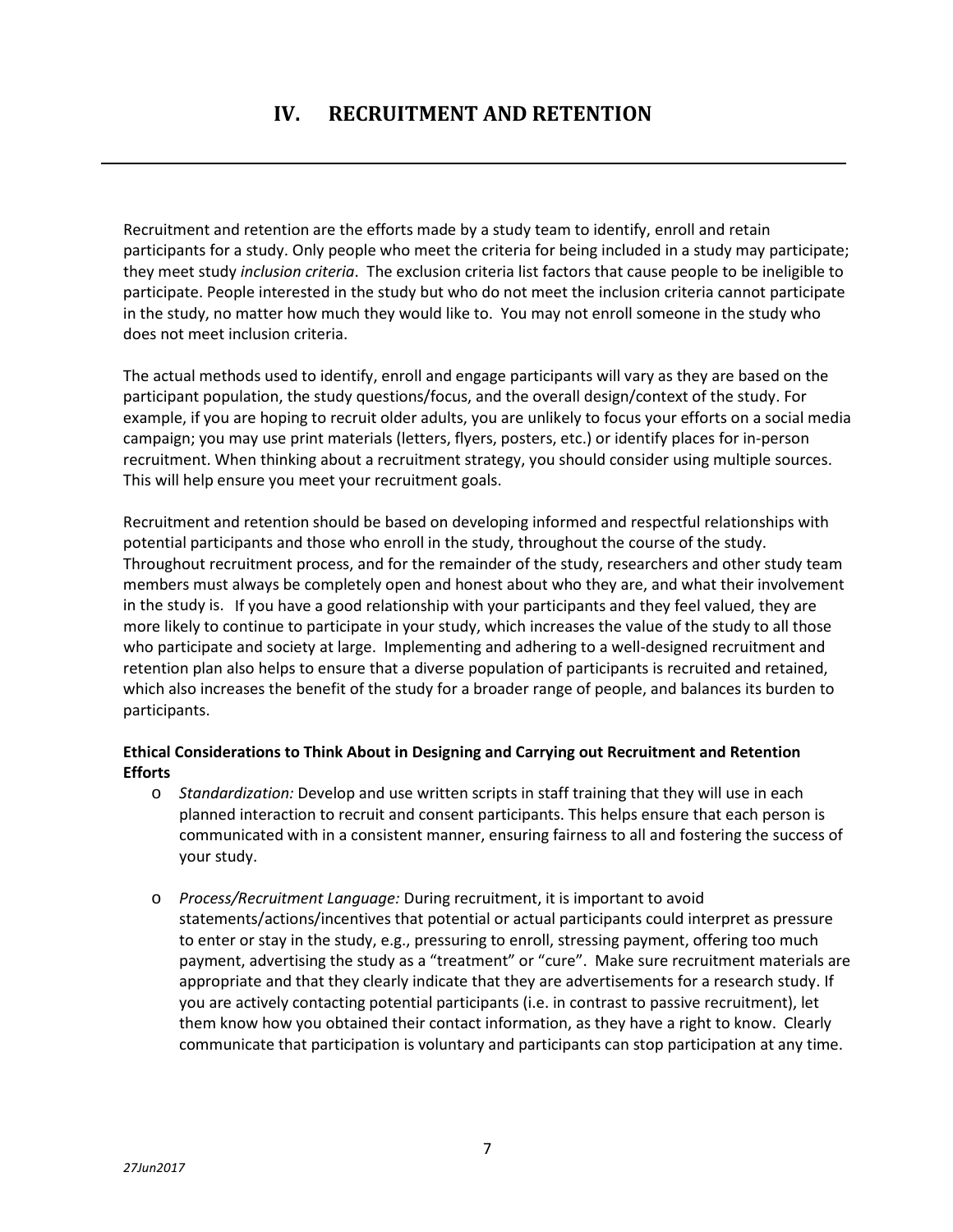- o *Cultural/ethnic/racial considerations*: the design of recruitment materials and training should reflect sensitivity to the likelihood that participants may differ in their cultural, ethnic, gender, and racial backgrounds.
- o *Recruitment setting*: Consider the nature of the study and potential participants when determining appropriate recruitment settings. The privacy of the participant must always be protected. Be aware of the participant's current situation. Are your recruitment efforts distracting participants from other things they should be focusing on? Do they have time to be recruited? If you are going into a community or a facility, your IRB protocol should explain how you will work with the local community leaders or get the permission of those who manage the facility for you to do so.
- o *IRB approval*: All recruitment materials and methods to foster retention must be reviewed and approved by the IRB before you use them. Any changes to these materials and methods must be submitted as amendments to the IRB for review and approval.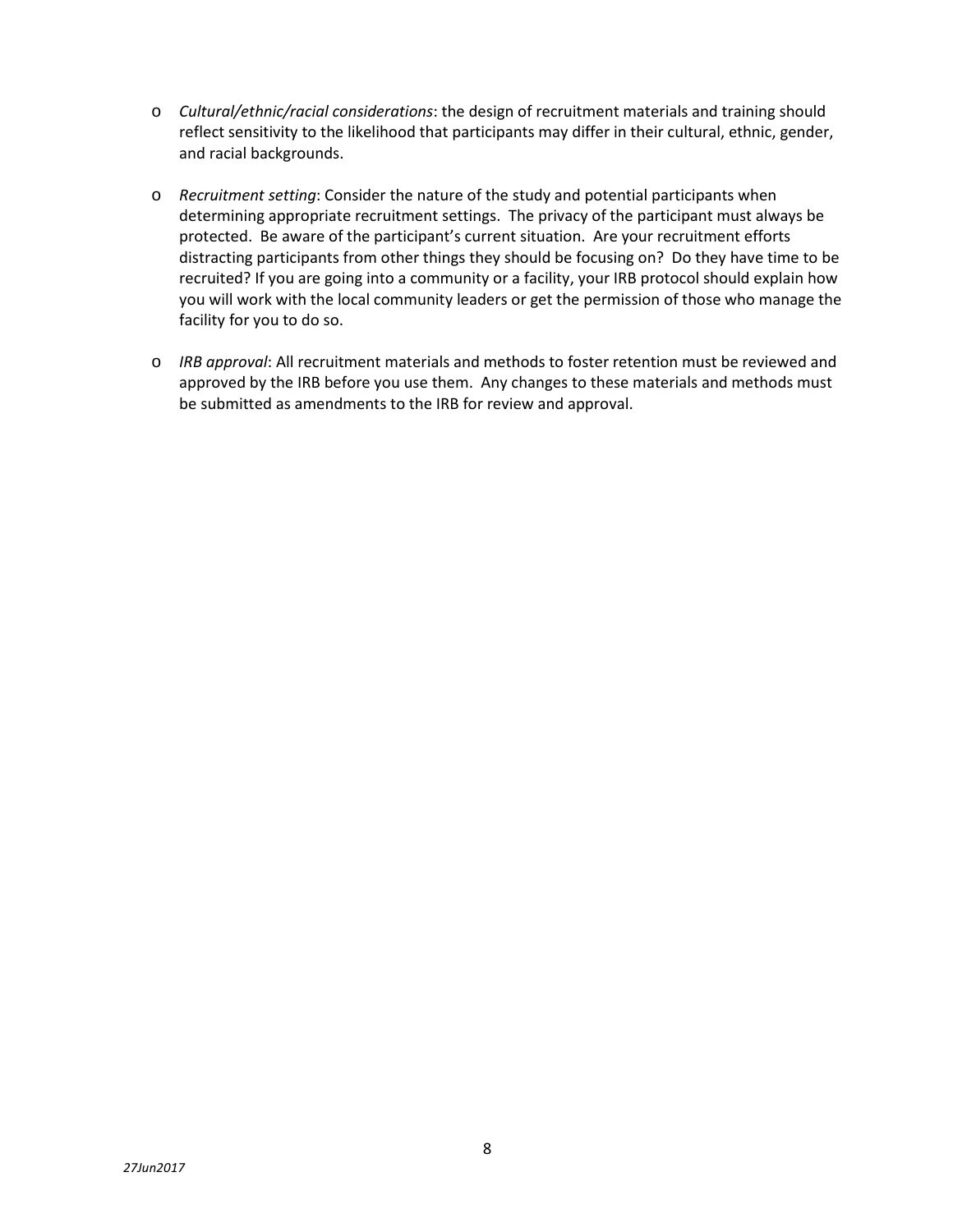# V. **INFORMED CONSENT COMMUNICATION**

# **Overview of Informed Consent Process**

"Legally effective informed consent" involves providing an individual the opportunity to consider joining a study under circumstances that:

- explain the study purpose and what is expected of participants in language understandable to them
- allow sufficient opportunity to ask questions
- minimize the possibility of coercion or undue influence.

Participants should know exactly what procedures they will undergo (including if/when applicable: drug administrations, monitoring, invasive / non-invasive procedures, observation, interview/discussion, audio/video recording, specimen collection, etc.) as part of participation in a study so they can make an informed, voluntary decision about whether or not to participate. The consent process should make clear that the study involves "research"; and avoid when possible/practical the use of words such as "treatment", "therapy", or "medication", if their usage implies medical benefit. Standard care "treatment" may be described as such; "research" interventions are experimental in nature and should not imply efficacy unless previously shown to be effective. Informed consent in many studies can rightly be considered an ongoing process; for example, in longitudinal studies, or those with multiple contacts, participants should be reminded, at each contact, what procedures/activities are involved and that they have the choice to continue participation. They may need to be re-consented if there are significant changes to the study, new knowledge of greater risk, or in the balance of value to burden. Regardless of how consent is acquired – whether it be through a written document, an oral statement read to the participant, a video, an interactive computer module with comprehension checks, speaking books or patient information sheets – all consent materials must be approved by the IRB in advance of their use. This also includes materials translated into other languages.

# **The Consent Document**

Again, the informed consent document must provide a full disclosure of what the study involves so that study participants know what they are signing up for. It is imperative that you review the entire informed consent document with participants and use best efforts to ensure that they understand exactly what you are telling them before proceeding with any aspect of the study.

o *Begin with your IRB Template*

Use a consent form template provided by the IRB, as it should include all required elements. Keep in mind that many terms may not be familiar to participants, so keep language simple. A good rule of thumb is to write using a sixth to eighth grade reading level; it should be tailored to the needs of your study population.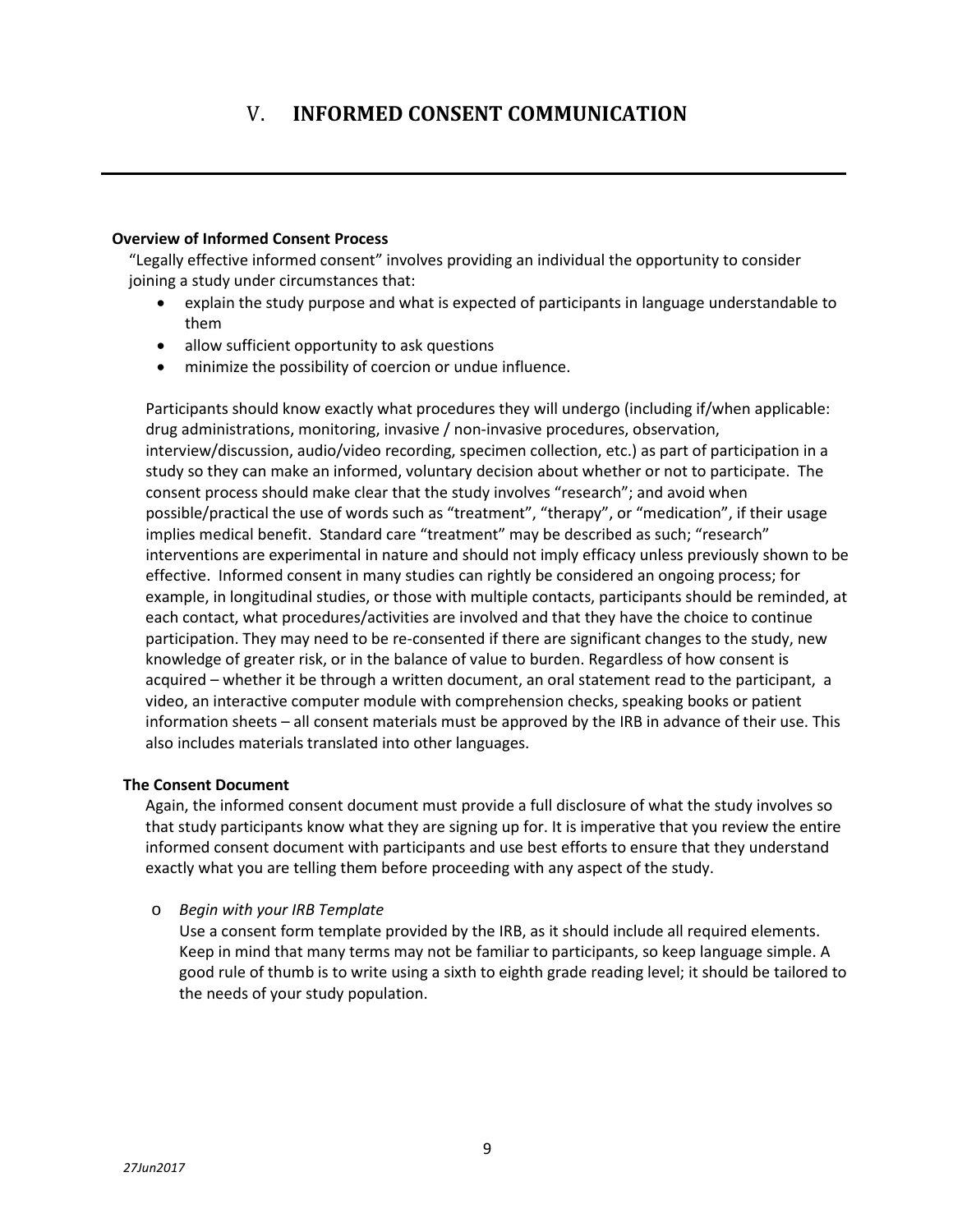- o *Elements of Informed Consent:* There are a number of elements that must be included through the process of consent. When developing consent process materials, you might consider using a checklist to ensure all these elements are covered. Elements include:
	- **Introduction**
	- **Purpose**
	- **Eligibility**
	- **Design and Duration of study**
	- **Voluntary Participation**
	- **Alternative Treatments (if relevant)**
	- **Possible Risks and Discomforts**
	- **Benefits**
	- **Compensation**
	- Policy regarding research related injuries (if relevant)
	- Confidentiality
	- Contact Information

# **Using the Correct Consent Document**

The study team member conducting the consent discussion must use the approved, stamped consent document approved by the IRB. If the consent documents originally approved by the IRB change and those changes receive IRB approval, the study team must ensure that its members have access only to the new, revised stamped consent documents and use the correct versions. The study team must adopt SOPs to clarify this process.

# **The Consent Discussion**

The consent discussion should be delivered by a qualified, trained member of the study team, in the potential participant's preferred language, and in a location that protects the participant's privacy and allows a quiet conversation with sufficient time for the potential participant to ask and have questions answered. Even if the potential participant has read the consent document already, you should review the critical sections with the participant and encourage him/her to ask questions along the way.

# *Be conversational*:

You may be conversational in your recitation of the informed consent document. While all the elements must be discussed, the details may be fleshed out in a conversational manner. Show open and inviting body language, and always maintain eye contact to make the participant feel comfortable enough to ask a question. If you ask a question of the participant, try to use open-ended questions to encourage an open dialogue.

# *Check for participant understanding:*

Keep in mind that sometimes it may be difficult to assess how much the study participant understands. Issues like mild cognitive impairment, illiteracy, and hearing or vision disabilities may also affect comprehension. Remember to keep your written and oral language between a 6th and 8th grade reading level. This will keep concepts simple and clear. Remember, just because you've walked through the consent materials, a potential participant may still not fully understand everything. Ask questions surrounding different elements of the form or have the participant explain the study in their own words. Be patient and allow ample time for questions. Use any IRB approved educational materials or comprehension assessment tools if they are approved as part of the recruitment/consent process. Be alert to cues that may indicate that the participant cannot read.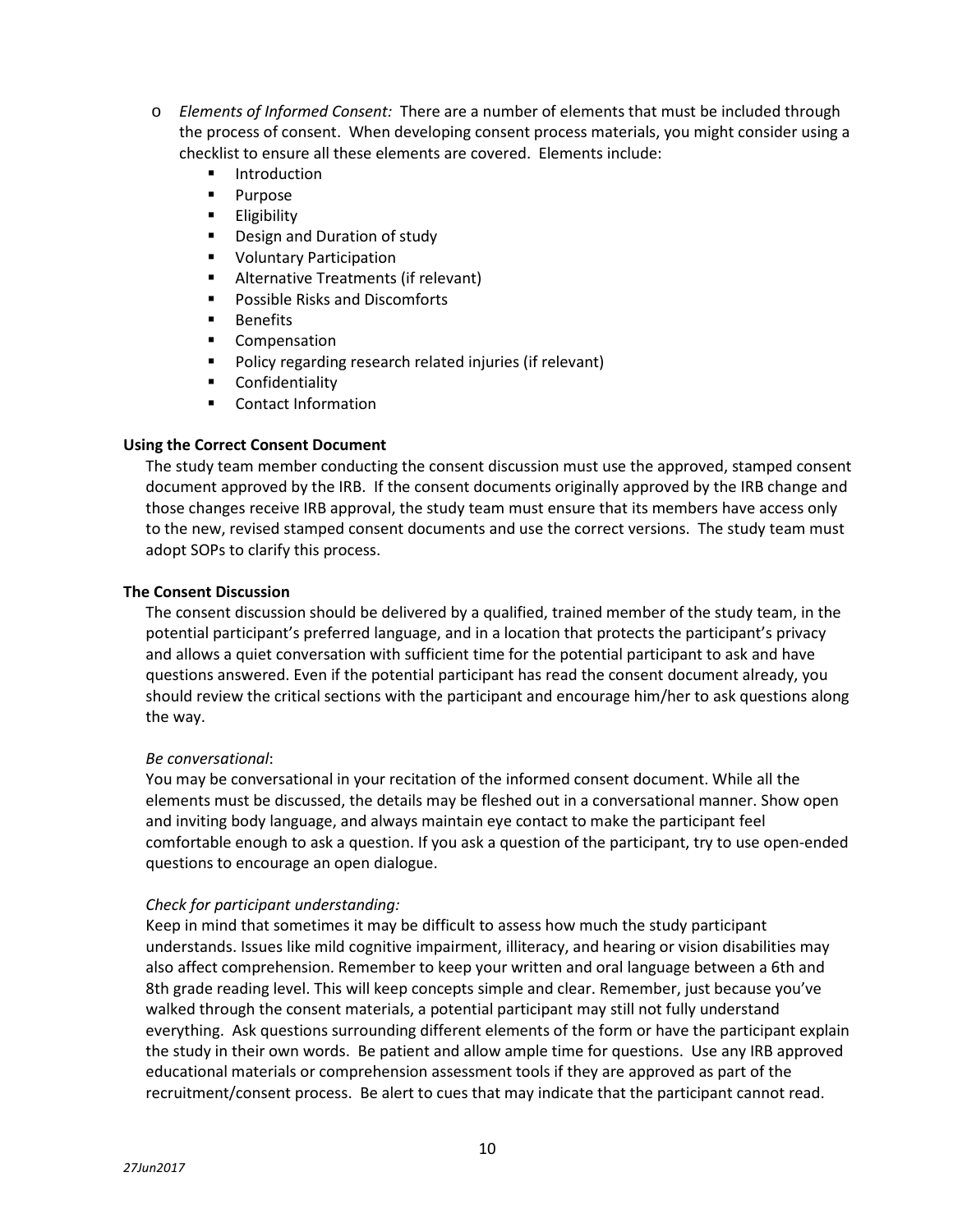# *Maintain confidentiality*:

The decision to participate must be made by participants on their own, so try to remove all outside influences as appropriate. Clarify that confidentiality (the protection of personal information about the participant) and privacy (respecting the participant's control over her information) are important and valued aspects for participation in the study. Many participants have concerns about confidentiality, and different studies require different types of information to be collected from participants. Even though it is a required part of the informed consent document, explaining privacy and confidentiality to participants in a way they understand can help put them at ease about their participation.

# *Coercion and Undue Influence:*

No matter what, do not pressure the participant. Do use language like "ask for their help" by joining the study as it communicates a need of yours that they can satisfy. Be careful not to push them into participation. Respect any potential reservations and talk through any questions participants might have. If the study team is also provides clinical services to the potential participants, clarify that those services will remain available regardless of whether the individual agrees to participate in the study. You must never use undue influence or coerce anyone into agreeing to participate in a study!

#### *Obtain signatures (as applicable):*

If the IRB has approved a consent process that involves a signature, once you believe that the participant understands the material and agrees to join the study, obtain the signature from the participant, guardian, or legally authorized representative. The participant should be given a copy of the informed consent form. If the participant is a minor, you generally must obtain a signed parental or legal guardian permission; if cognitively impaired, from a legally authorized representative (LAR). Study team members must NEVER sign or date documents for the participant.

The original signed and dated consent form should be retained in the study record for as long as the IRB requires. It is also a best practice to document the following information (for example in a study chart, study log or tracking form, or electronically with the participant's study record):

- o the informed consent process
- o where the consent process occurred
- o who was present
- o participant questions and the given answers, and
- o a confirmation that the participant was given a copy of the signed informed consent document.

These details help substantiate the interaction with the participant if it is ever challenged.

*Ensuring ongoing consent at subsequent visits:* Allow time before each visit to remind participants what they will be doing, answer any questions they may have and confirm that they want to continue participating in the study.

#### **Things to Think About**

#### *Vulnerable Populations*

There are special regulations and ethical considerations for vulnerable populations, such as children, teenagers, cognitively impaired individuals, prisoners, and pregnant women. These populations require additional protections because their capacity to consent may be compromised by age, mental capacity, legal status, or considerations for the fetus. These considerations affect the consent and documentation process. Make sure to review the IRB's guidance for vulnerable populations.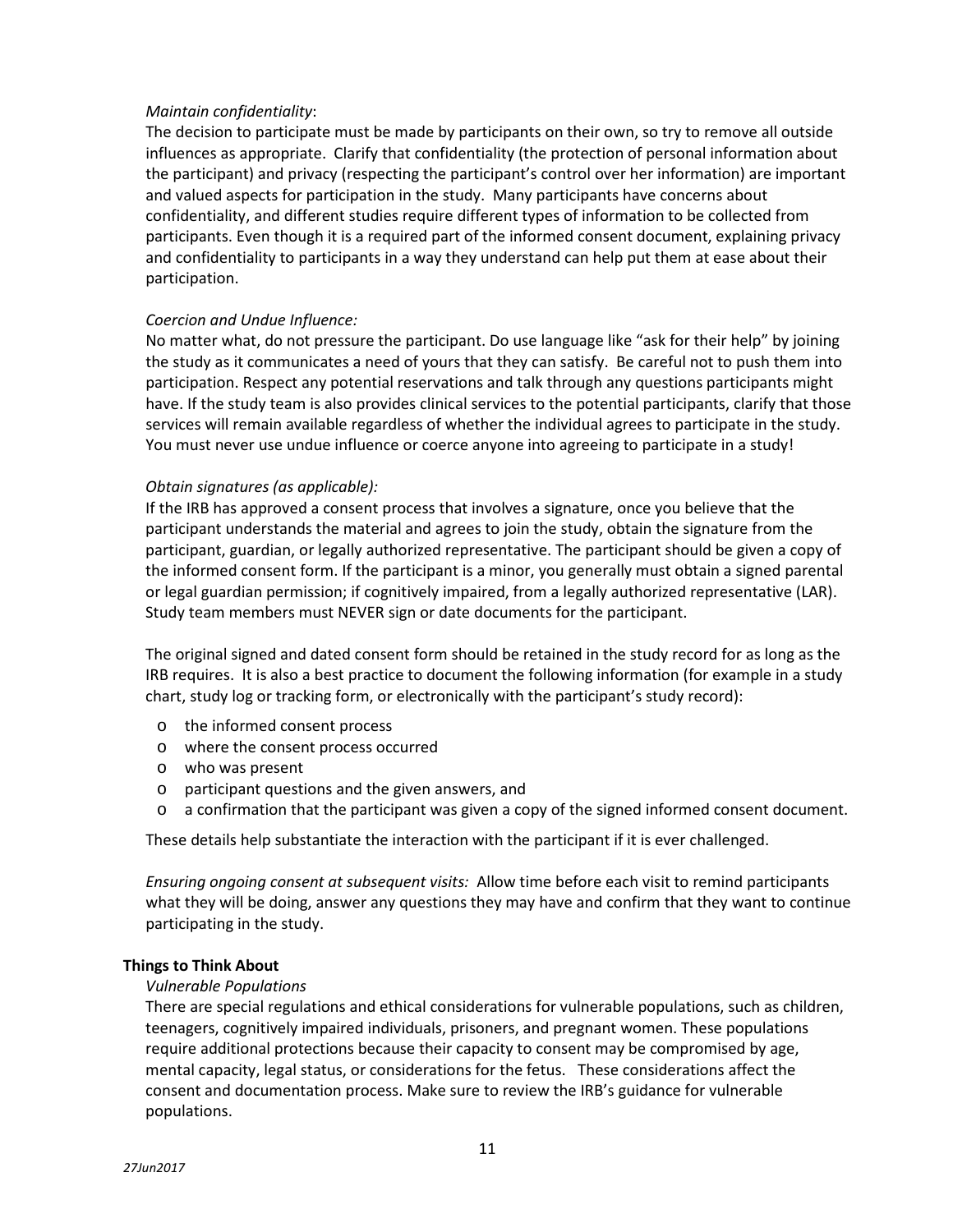#### *Consent vs. Assent*

What's the difference between consent and assent? Only adults or legal guardians may provide legally effective informed *consent* to participate in a study. Consent forms may only be signed by adults who have reached the legal age of majority in the study's jurisdiction, or are minors who are otherwise empowered to consent for themselves in the local jurisdiction (e.g., are treated as adults). Since minors may not provide legal consent to participate, IRBs require Parental Permission from the biological parent or legal guardian to allow a child to join a research study. "Assent" is agreement by a minor, typically those 7 years and older, to participate in a study; most studies involving children as participants require assent. The assent process gives minors the opportunity to convey their own independent decision about participation in a study. For younger children, it may mean "cooperation" as opposed to explicit agreement. Assent may be provided with or without a child's signature on a form. Different assent forms may be required for a single study, depending on the ages of the children enrolled. Consult your IRB's Policies and SOPs for more details about assent, informed consent, and parental permission forms.

# *Undue Influence, Coercion and Payment*

Are participants making the decision to participate in the study freely? The risk of undue influence or coercion from family members, friends, faculty advisors, professors and healthcare providers is real. "Undue influence" involves pressure to join a study or promise of an excessive benefit; "coercion" involves the threat of an adverse consequence if you don't join a study. A payment that is inappropriately high may induce an individual into joining a study and taking a risk that he or she would otherwise not take. The payment for participation should be balanced, taking into consideration the participant's time involved and inconvenience as well as the non-financial benefits participants will receive. Payment is not "compensation" in the sense that no one can accurately value the time a participant contributes to a study; it is more akin to a "token of appreciation".

#### *Using the Wrong Consent Form Template*

Because informed consent is so important, and we spend a great deal of time developing a process and refining the consent documents, using the wrong form threatens the integrity of the consent. It is important to have procedures in place to ensure that the final approved and stamped version of the informed consent document/material is used. Research staff should be trained to check prior to administering the consent process that they are using the current stamped version of the consent; this is especially important in studies where IRB-approved changes/updates to the consent are made during the conduct of the study.

#### *Plan for participant drop-out*

Have a plan in place if a participant drops out or is lost to follow-up. Will you need to recruit another participant to replace the one who dropped out? How will their data be handled going forward? This information should be included in the protocol document.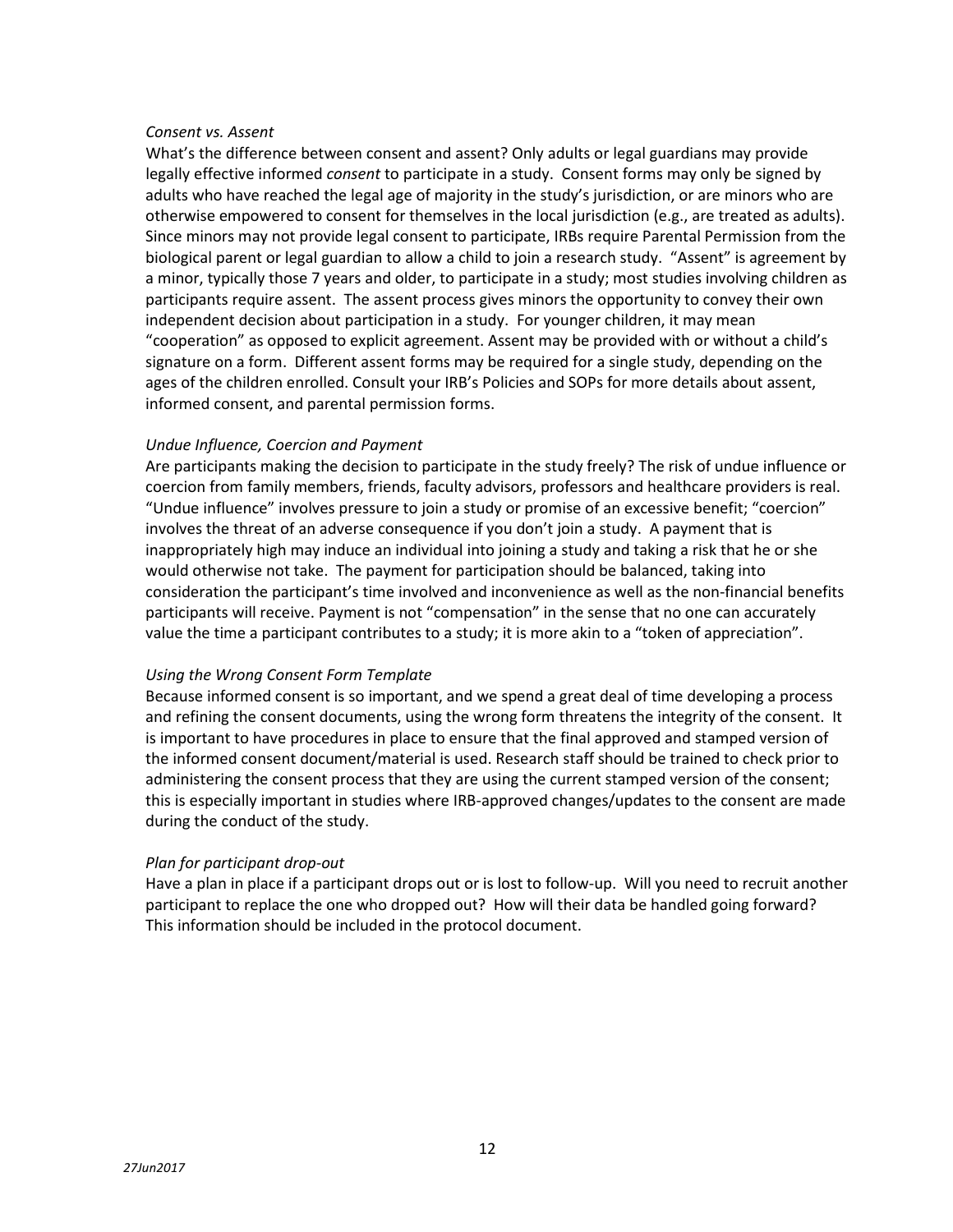# VI. **PRIVACY AND CONFIDENTIALITY**

#### **What is Privacy?**

Privacy can be defined as an individual's right to control information about themselves. In the context of social and behavioral research, privacy might refer to physical, biological, behavioral, and other psychosocial information. Certain elements of privacy vary from culture to culture. To take these cultural considerations into account, you must fully understand the population to be involved in the study when designing and implementing study procedures.

Here are some examples that raise privacy concerns:

- o Environmental privacy concerns involve where the interaction with the study participant occurs:
	- **If you are conducting a physical exam of a study participant, is there a curtain or door** blocking the view from other people?
	- Are interviews conducted in a space protected from being overheard? If not, do you need to ask family members or other people to leave the area, or provide some sort of "white noise" to protect your conversation?
	- Is the study being conducted at a location that will, in itself, disclose something personal about participants that go there?
- o If you are speaking with a minor, have you made clear to the parents or legal guardians that you will not disclose the minor's responses to them?
- o If you plan to communicate by text, social media, email, or other electronic platform, how can you make sure that someone no one other than the study participant will see those communications?

# **What is Confidentiality?**

Confidentiality is one aspect of privacy. It refers to how personal information is kept, who can see it, who handles it, and how it is transferred, stored, shared – and protected at all those stages. Confidential information is that which is identifiable, or can be linked to protected information of a participant. Maintaining confidentiality includes ensuring the security of study data as it moves from point of collection, to point of storage and analysis, to point of sharing (if permitted). Consider how you will maintain confidentiality while transferring data or information from the offsite location back to your office. Take a moment to research your own institution's policies and make a note in your study manual.

#### **Privacy and Confidentiality Protection Strategies**

Strategies for maintaining privacy and confidentiality are best laid out in the initial design stages of a study but should be remembered throughout the life of a study.

# *Recruitment and other Participant Interactions*

During the recruitment stage, it's necessary to engage potential participants in a way that helps preserve their privacy. Plan ahead and find a private space or room to discuss the study. If you're making phone calls, consider who else is in the room with you and who might answer the phone.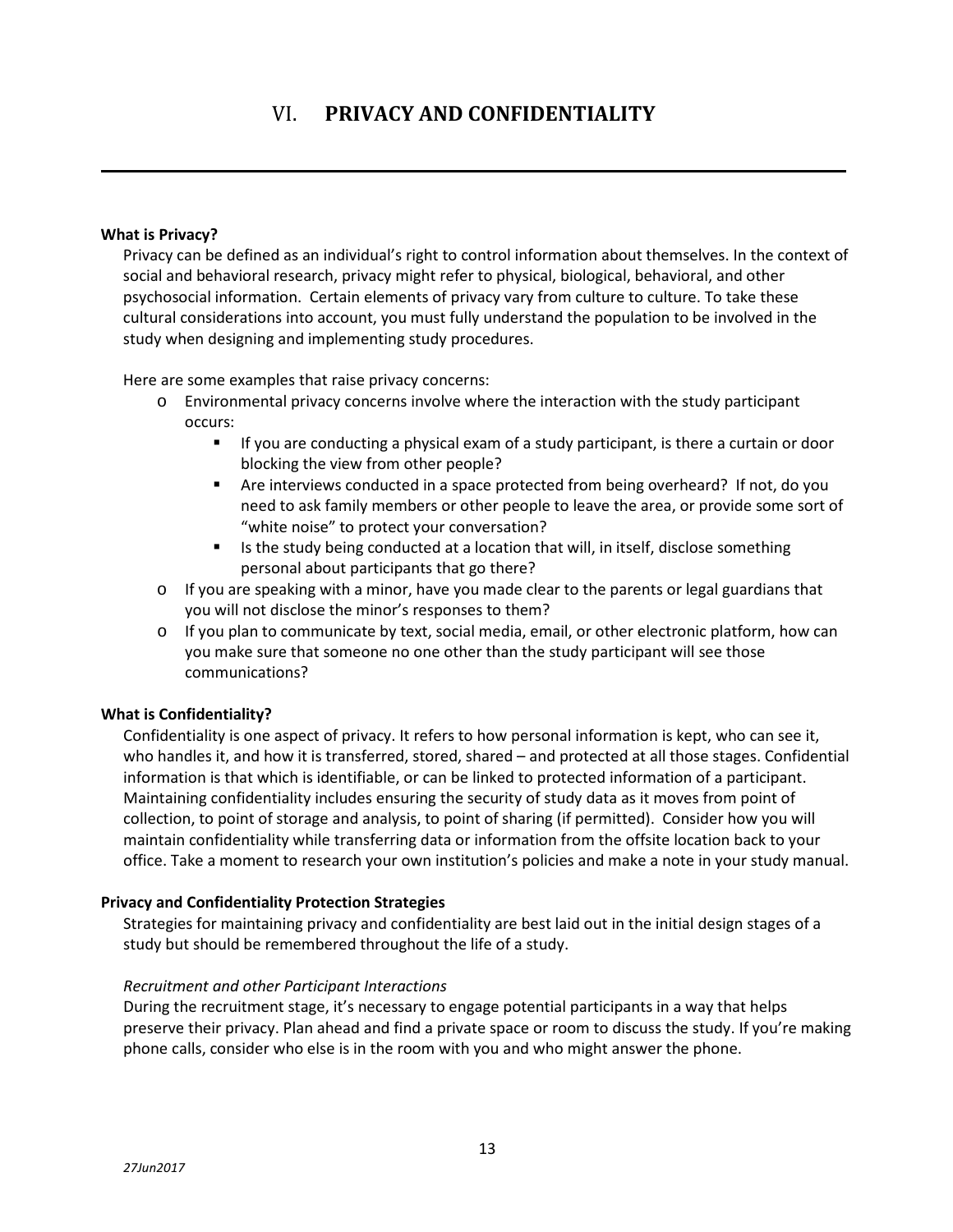# *Site Selection*

The selection of your physical location(s) where study staff interact with participants is critical in terms of privacy. Sometimes just participating in the study can put a participant at risk, depending on where the study is being conducted. For example, a study that examines gang member-related activities could put a participant in extreme danger if it were obvious he or she was participating in the study. Researchers must choose sites that will provide participants with a safe environment.

#### *Focus groups*

Focus groups are not a private setting and all participants should be reminded of this. Every person in the room can hear the information discussed, and the researcher will not be able to guarantee confidentiality.

Also, if a transcript of the group's dialogue is created, all data that could identify a participant should be removed. Remember to frequently remind the group that, what happens in the focus group, stays in the focus group. If topics to be discussed are sensitive, you might invite participants to use a nickname to prevent identification in audio recordings and transcripts.

#### *Group interventions*

Group interventions are a common method in social and behavioral research. Many of the concerns of a focus group are also legitimate in a group intervention, as groups are not private and confidentiality cannot be fully guaranteed. Be sure to remove all references to identifiable data and reiterate the importance of keeping what is said in the group within the group setting.

#### *Home visitation*

Home visitations may require interactions with members of the household who are not study participants. Consider in advance how you will handle those interactions. For example, a visit to a participant's home may require you to ask any non-participants - such as a spouse, parent, or friend - to leave the room when discussing the study. Sometimes, you'll need to read the participant's body language to see if he or she feels comfortable in this setting.

# *Recording restrictions*

Video and audio recordings can be extremely valuable to a study. However, the intended plans for their use and storage of the recorded data must be described in the IRB protocol and informed consent document. Participants must be fully aware that they will be recorded, and also have a full understanding of how the video or audio will be stored and eventually destroyed. Be sure to remove any identifiable information from a transcription.

# *Electronic communication*

Web-based surveys, social media, video chat, and mobile device applications ("apps") give study teams many methods for collecting data, but their use can put participant data at risk. Internet Protocol (or IP) addresses can reveal someone's identity and collecting digital data often involves the transmission of information over a network which may not be secure. Encryption and other protections may be required. If you are collecting data via portable digital devices using apps, texts, or other communication, provide security scrutiny. Discuss any safety or protection measures for your digital data collection with your IT department.

# *HIPAA, for U.S. based studies involving Protected Health Information (PHI)*

Keep in mind that some health information is considered to be individually identifiable, and must be protected during transfer in accordance with the law and institutional requirements. Visit the federal HIPAA website and your institutional Privacy Office for more specific information.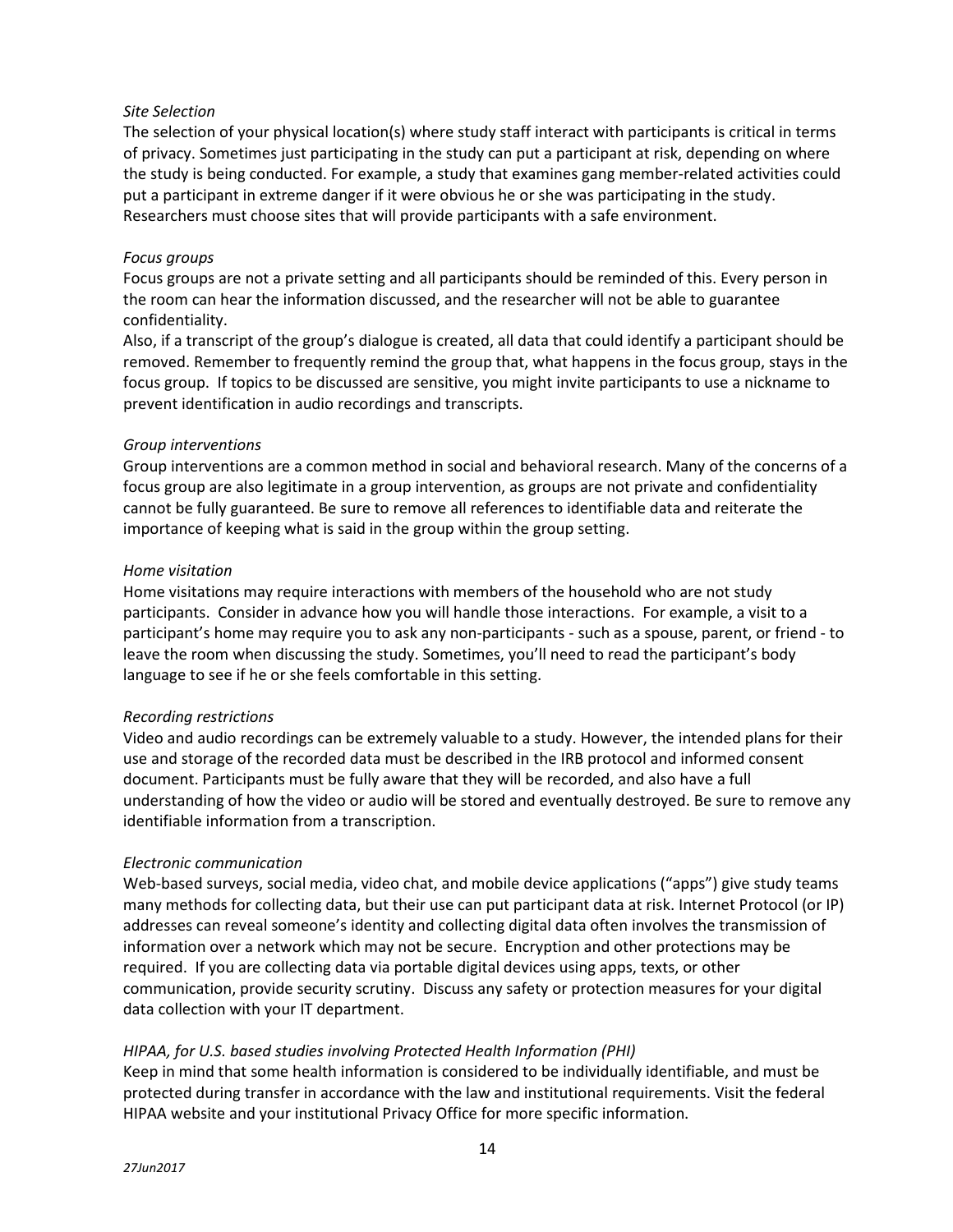# *Data Collection*

Participants need to be fully aware of how and when data are collected. However, unless the IRB has approved a waiver of consent, data cannot be collected prior to obtaining consent. Collecting data from a participant who has not consented to the study is a severe invasion of privacy and constitutes serious non-compliance with federal and state law and institutional policies.

# **Data Security**

Data security is critical to maintaining confidentiality. The use of portable electronic devices for data collection and storage should be approved by the IRB and requires encryption. You can check with your own IT department to determine which collection and storage solution (which might include mobile devices, laptop/desktops, servers (physical, virtual, web/cloud based), among others) is the most secure. Additionally, be sure to keep hard copy files in a locked cabinet and encrypted electronic files on password-protected computers. Always follow your institution's polices for proper and secure data storage. Protect confidentiality by keeping any identifier documents separate from participants' data. It might be tempting to store identifiable data on a backup device, but you must never use non-secure data storage methods (for example un-encrypted laptops/flash devices/other) to keep your files. *Study Team Access*

Only those individuals who are listed on the IRB application are allowed to see and access identifiable data. This typically includes the PI, coordinator, and research assistants. This information should be handled on a need-to-know basis. Be sure to update this list and the associated permissions whenever a member joins or leaves the study team.

# *Data Sharing*

A good study design lays out who on a study team has access to data. If you are working on a multi-site study, develop a data use agreement, make a plan for how you will share data and have the plan approved by your IRB.

# *Transcripts*

Transcripts must have all names removed and alpha numeric codes should be used to identify participants. It is important to remove all direct identifiers and to maintain code lists and data files in a separate, secure location. If the data come from a U.S. covered entity and are PHI, make certain that the transcription service complies with HIPAA security requirements.

# *Certificates of Confidentiality (Issued by NIH)*

Certificates of Confidentiality may be applied for and issued by the National Institutes of Health (or N.I.H.), the Department of Justice, and a few other federal agencies to protect identifiable research information from forced disclosure by a court or other legal entity. Information that can be protected in a Certificate of Confidentiality includes, but is not limited to, use of illicit substances or other illegal behaviors, sexual attitudes, orientation, or practices, genetic information, and psychological well-being.

# *Reporting Strategies: Loss of study information or data*

Even in the most thorough study, an accident can happen and a breach of privacy or confidentiality may need to be addressed. The typical scenario for a breach of confidentiality is the loss of identifiable information (even if not linked to data). Such loss might occur, to provide just one example, during the transfer or transport of study materials in a vehicle or luggage; the car is broken into or the luggage is lost.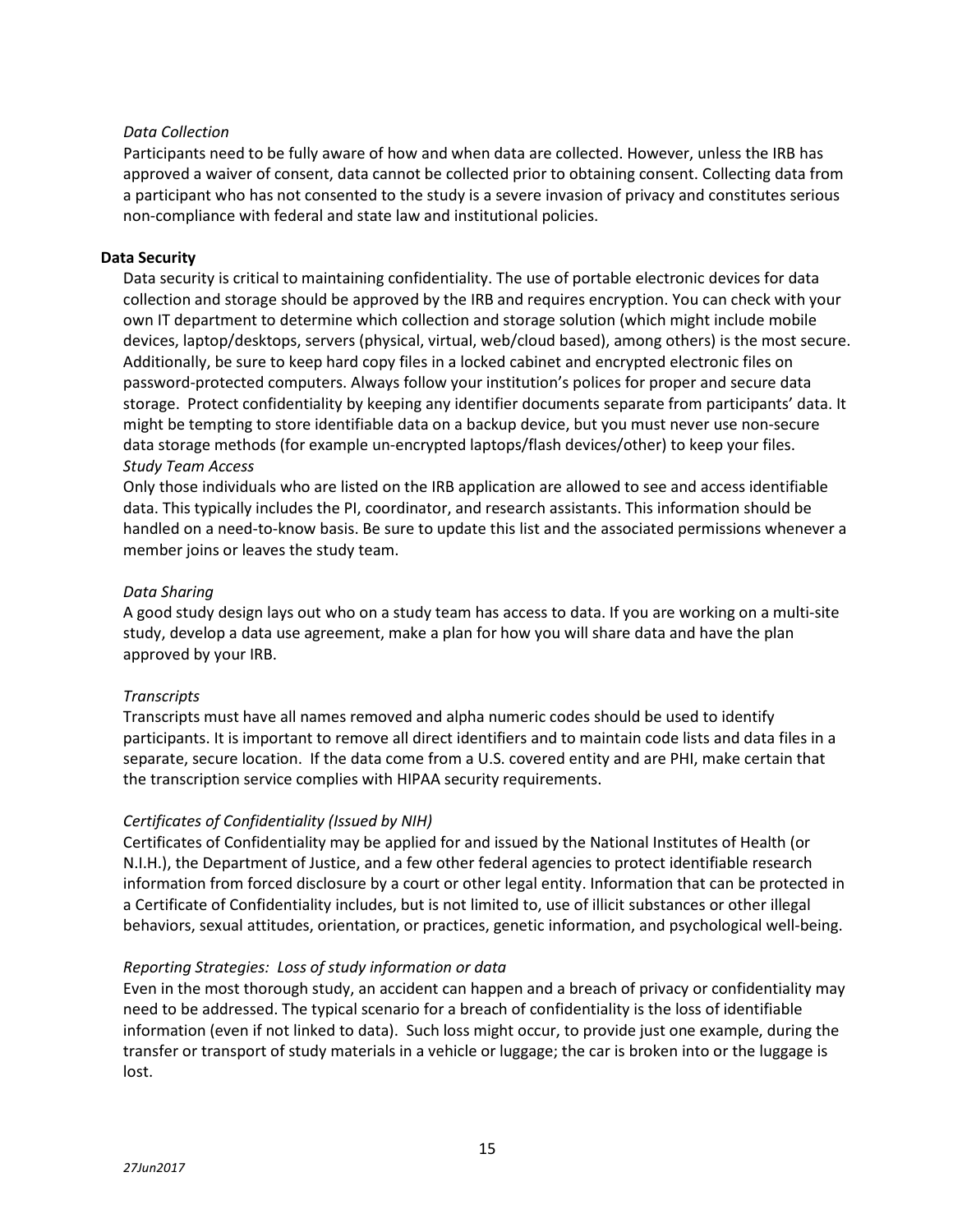How can you anticipate and plan for such an event? As always, you must begin with a detailed plan that has been communicated with each study team member so that everyone can identify and react to a breach. Be sure to include how to communicate and report breaches in your IRB and clinical protocol documents.

If a privacy or confidentiality breach occurs, you must report the incident, the manner in which it occurred, how it was discovered, and the extent of the breach. The amount or type of compromised data will determine the severity of the breach, and will dictate whether the reporting process extends to entities beyond your institution.

Any breach of confidentiality or privacy is considered a promptly reportable event or occurrence. Regardless of terminology, your institution will have guidelines on the reporting mechanism. Take a moment to visit your IRB's website and note where to find these applicable procedures in your study manual.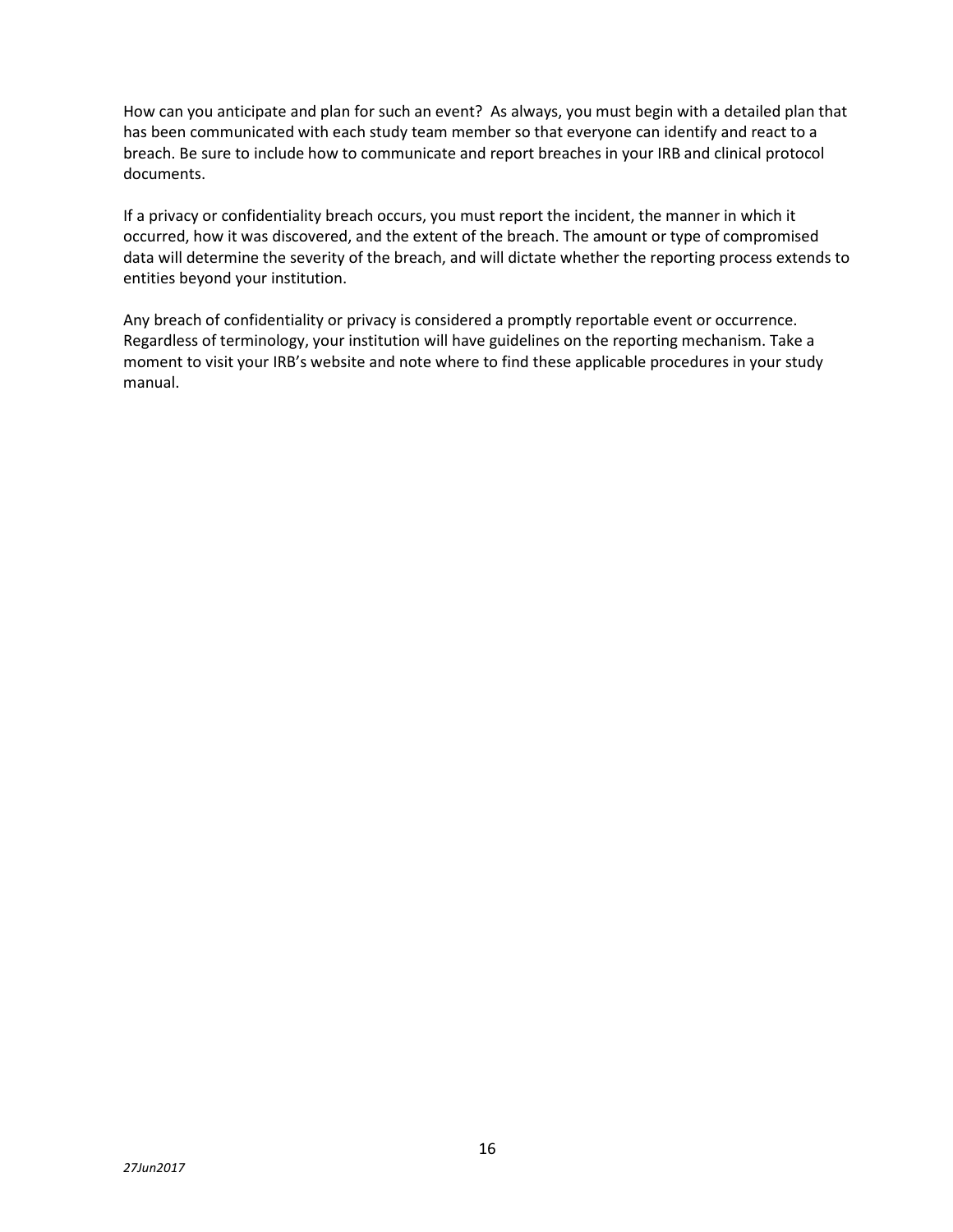It is critical that all study team members understand the potential risks to participant safety and how to minimize them. All studies involve risks to participants, and may range from physical to psychological to even legal risks. Although social and behavioral trials typically pose lower physical risk to participants compared to those testing drugs or devices, study plans need to anticipate and address any risks of emotional and psychological distress during the study as well as the potential for subsequent experience of depression or anxiety.

# **What is an "Adverse Event"?**

An Adverse Event, or AE, is any "untoward medical occurrence" that can occur during the course of a study, but that may or may not be caused by the study intervention. These events could be expected or unexpected. For example, when studying a population that includes participants with chronic dizziness, it is not unexpected that a participant falls during the course of the study. This event is untoward, but not unexpected, and might not necessarily qualify as a reportable adverse event, depending on how an IRB protocol is written.

Within an IRB protocol document, there should be a section that lists any potential risks a participant might experience. For example, a study requiring an exercise test in a younger population might result in a participant feeling out of breath; in an older population, in addition to feeling out of breath, there could be other side effects, such as dizziness, lightheadedness, angina or elevated blood pressure. A well-prepared PI defines what an adverse event is at the beginning of a study and uses that to help classify events during the study so that study staff will know whether an event is reportable as an AE. This definition must be consistent with institutional guidelines, and also be approved by your IRB.

# **What is an "Unanticipated Problem"?**

Unlike "adverse events" that involve medical occurrences, unanticipated problems include any other development associated with the study that could put participants or others at risk, or could negatively affect study integrity. A loss of study data, contaminated study product, military coup in the country where the research occurs, hurricane, or unavailability of study product all qualify as potential "unanticipated problems" that would require reporting to the IRB.

# **Reporting Unanticipated Adverse Events or Problems**

# *Methodical approach to defining reportable events/problems*

The IRB requires some things to be reported; the Sponsor may have different reporting requirements. Make sure you understand what they are. Let's look at a systematic approach to defining adverse events and determining whether or not they should be reported to the IRB. There are three things to consider:

- 1. Is the occurrence unanticipated?
- 2. Is the occurrence related or possibly related to the research in which the participant is taking part?
- 3. Does the event put participants or others at greater risk of harm?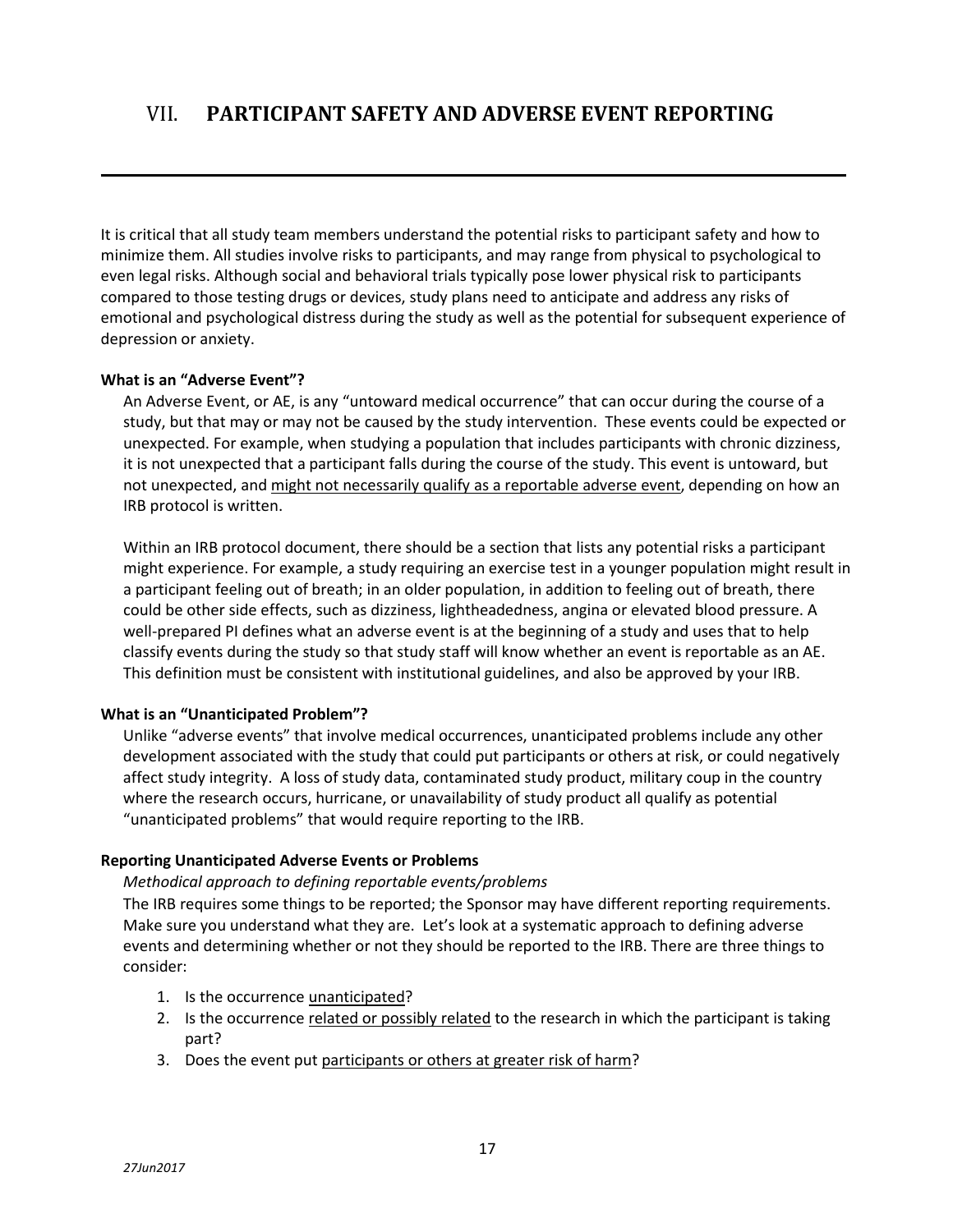By answering these questions, you can typically determine if an event meets the definition of a reportable adverse event or unanticipated problem, as well as how it should be reported to your IRB (typically "promptly"). If the answer to any of these questions is "No," then the event does not need to be reported promptly, but may be included in the progress report. If the answers to these questions are "Yes," then this event should be reported as an unanticipated problem.

#### *Classifying "relatedness" of the event/problem to study activities*

All study team members should know how to identify and record incidents qualifying as adverse events, but the PI is responsible for *classifying* adverse events according to seriousness, relatedness, and expectedness. A serious "adverse event" as defined by the FDA results in death, life threatening circumstances or long term hospitalization or disability. Within social and behavioral research, "relatedness*"* refers to the possibility that an event is related to a participant's involvement in a study. "Related to study participation" means *to study activities*, not to peripheral activities like being injured in a car on the way to a study appointment. "Expectedness*",* or whether an event is anticipated*,* can be defined by whether or not the event has been observed before or was outlined as a risk in the approved protocol and consent form.

# *Timeline to reporting*

Remember, the timeline for reporting an event will vary. "Serious Adverse Events" and "Unanticipated Problems that pose risk to participants or to others" or that threaten study integrity must be reported *promptly*. At the JHSPH, that means within 10 working days of finding out about the Event or Problem. Other adverse events and unanticipated events may be reported with the Progress Report.

# *Develop a clear reporting guide for study team members*

Make sure that all members have access to a clear *Adverse Event and Unanticipated Problem Reporting Plan* to help guide them through the reporting process. This guide should include the type of event that has occurred and the corresponding timeframe for reporting the issue. This timeline should be based on an event's satisfaction of the three AE considerations: seriousness, relatedness, and expectedness. Also, provide clear procedures for deciding whether a team member should just make note of the event in a study log or whether the event merits an AE/Unanticipated Problem report and IRB notification.

# **Systematic Strategies to Uncover Events and Problems**

Study teams often fall short in identifying adverse events during a study. Not because they mischaracterize an event when it occurs, but because they are unaware an event even happened. To prevent this, develop systematic strategies that can be used by the entire study team.

To ensure that you know of adverse events and unanticipated problems that have occurred with participants, plan for opportunities to ask probing questions. Phrase them so the participant is encouraged to provide more than just simple yes or no responses. If a participant responds with a oneword answer, have a follow up question ready. Good questions to ask can include: Can you tell me about any distress, illnesses or incidents that have occurred since we saw you last? If you've been put on any new medications, what are they? Have you had any medical procedures or accidents? Have you noticed anything out of the ordinary? If so, what happened? To ensure a consistent experience, ask all participants the same set of questions and make note of their responses so that they can be reviewed if needed. In addition to asking questions at regular intervals, consider having participants keep a study diary in which they note anything out of the ordinary. Things are much easier to remember in the moment, rather than two months later at a study visit.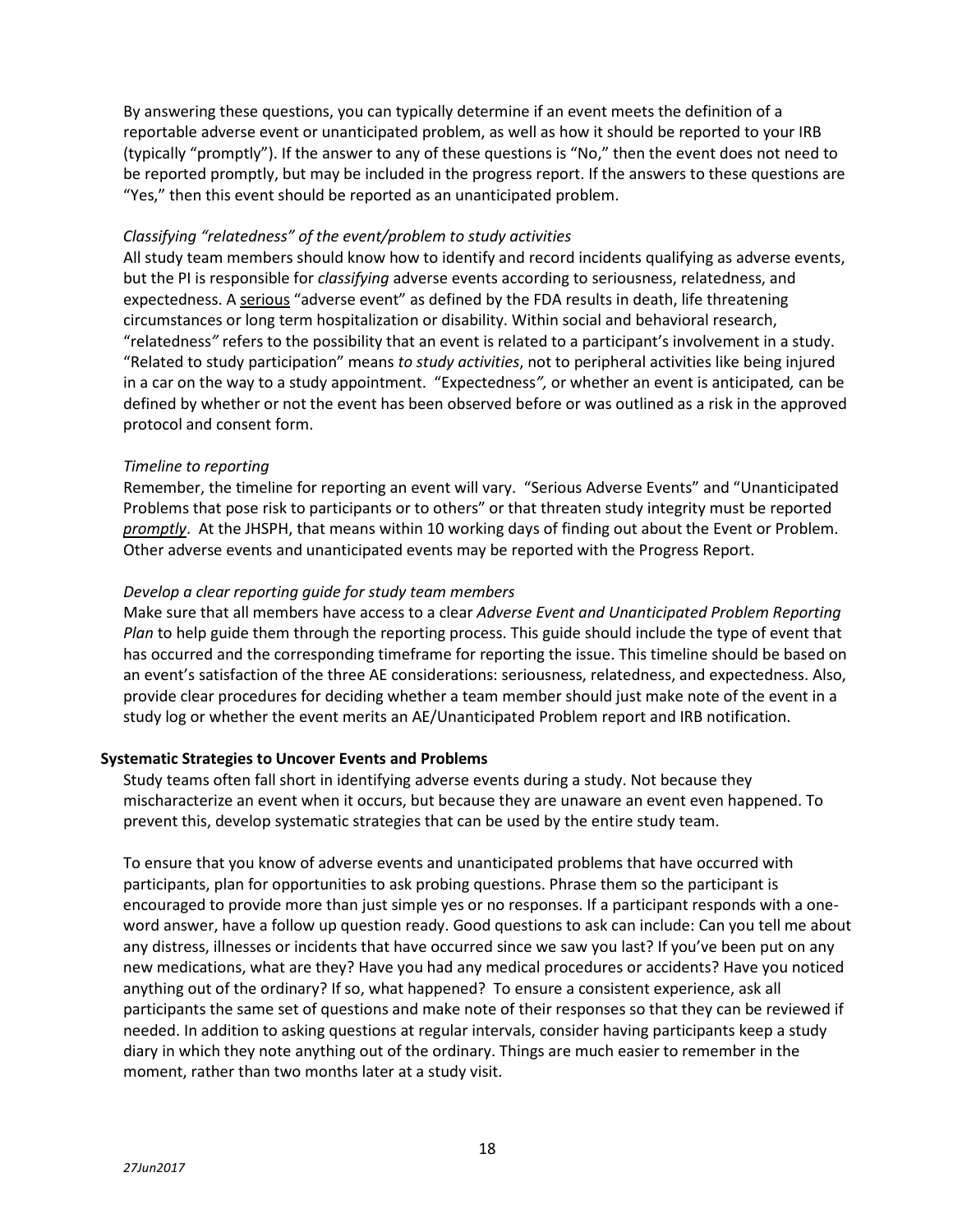#### **Reporting to the Right People**

If a suspected adverse event is encountered, those on the 'front lines' usually are the ones to learn about it. That information needs to get to the right people. It is up to the PI to make the final call on an adverse event and whether or not report it to the IRB and study sponsor.

Open communication is also vital to the reporting process. A dialogue between participants and coordinators alerts the team to a possible issue. Communication among coordinators, research assistants and PIs ensures that suspected AEs are given the attention they deserve.

#### **Institution guidelines on how to report**

The way in which adverse events are reported to an IRB can vary based on an institution's requirements. In general, be sure to note the date of an incident, whether or not it was expected, its relationship to the study, a description of what occurred, and what was done to address it. Include any corrective action plans that are put into place to prevent recurrence, if applicable.

Remember, participants should be identified in these reports by their ID number rather than by their full name to protect their privacy. Finally, be sure to note how the issue was resolved. A resolution can range from referring a participant for further medical care, to acquiring the participant's medical records, to simply getting more information. Occasionally, adverse events, such as strained muscles, can resolve on their own over time. Finally, if a pattern of unanticipated adverse events/problems is occurring within a study, there are two possibilities: either the protocol needs to be amended, or the IRB may question whether the study should continue.

#### **Protocol Non-Compliance**

Adverse Events and Unanticipated Problems may interfere with study progress, and so can noncompliance on the part of the research team. There are several types of non-compliance, and it is important to be able to distinguish among them:

- o An informed (knowing, or intentional) decision to depart from the protocol to protect the health and welfare of study participant(s) without IRB approval
- o Inadvertent (unknowing) departure from the protocol
- o Knowing (intentional) departure from the protocol without IRB approval and without the justification of participant safety or well being

The first type of non-compliance, e.g. an informed decision to depart from the protocol to protect a participant, is always permitted; protecting the health and welfare of participants is the research team's most important objective. The PI must report this kind of situation to the IRB on a prompt timeline. The second type of non-compliance is the "human error" category. People will make mistakes, and the best protection against this kind of situation is training, tracking and monitoring activities, and supervision. The PI must report incidents of inadvertent noncompliance. The timing on the report depends upon whether the departure constitutes a minor "protocol deviation" which may be reported at the time of the Progress Report, or something more serious, which requires an 'immediate' report to the IRB. If there is a pattern of minor non-compliance, the IRB may view its continuation as "continuing non-compliance"; "continuing non-compliance" is serious itself because it reflects generally poor adherence to the IRB approved protocol. The IRB may have to report the investigator to federal regulatory officials. The third type of non-compliance may have serious repercussions, including report to federal authorities, suspending or stopping the study for safety reasons, etc. The consequences to the study PI and management may be different if the research team itself reports the non-compliance. Self-report shows that a PI is interested in doing things the right way and wants to work with the IRB to address the deficiency.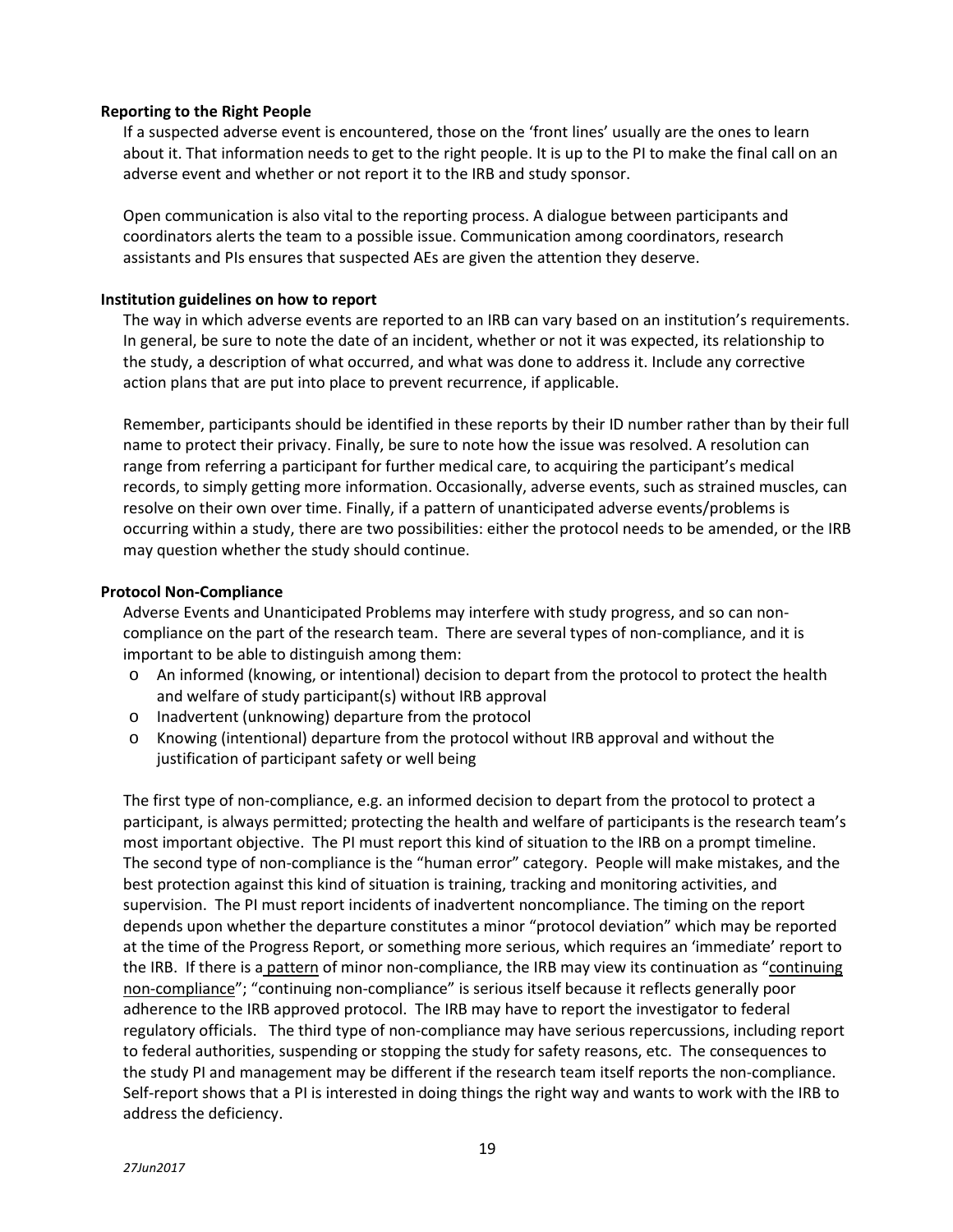#### **Data Safety Monitoring**

Most clinical trial studies have a data safety and monitoring plan to protect participant safety and data integrity. Some complex or high risk studies may also have a Data Safety Monitoring Board (DSMB). This is a group selected to monitor the data on a regular basis for any signs that a study should be stopped. Members of this Board are experts with knowledge of the study biostatistics and an understanding of the science behind the study. They are recruited to the task by the PI or the study sponsor and are independent from the study.

DSMBs monitor studies by looking for trends, violations, and study milestones. Consider a study that has been unable to recruit the required number of participants. It is the DSMB's job to determine if the study should continue, because failure to recruit an adequate sample size means that the researchers cannot answer the study question. On the other hand, the DSMB may approve the early termination of a study because data/information available at interim analyses indicate the study has either demonstrated a benefit arising from an intervention (i.e. "stopping for efficacy") or that further data collection would be futile (i.e. stopping for futility"). Additionally, if a study has shown a trend of adverse events or deviations, the DSMB may advocate for clinical protocol changes to protect participant safety.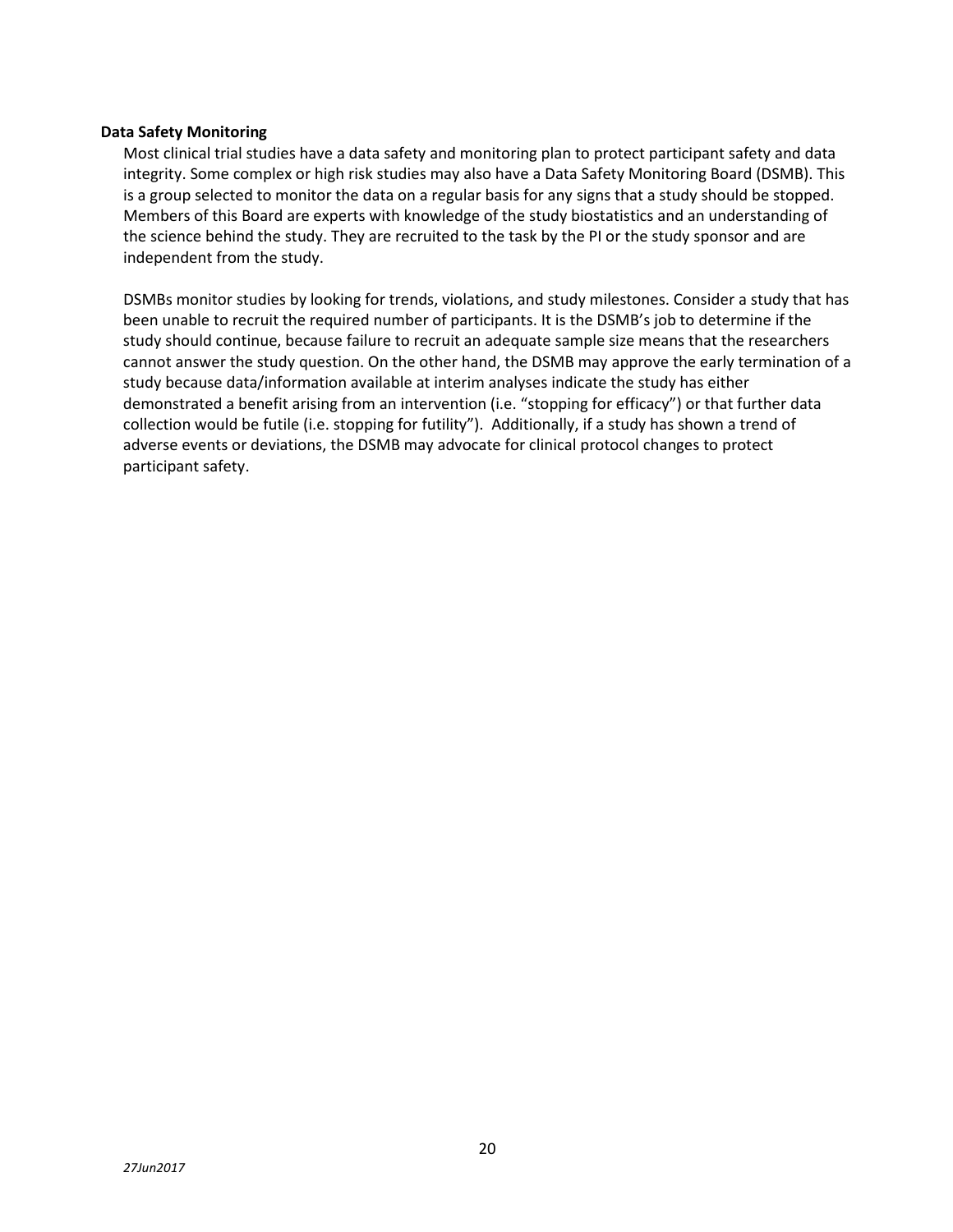#### **What is Research Misconduct?**

Misconduct is a crucial topic that all researchers need to understand and appreciate in order to protect themselves and the integrity of their studies. Just like maintaining the overall quality within a study, all team members are responsible for the checks and balances that can prevent research misconduct. Formally, research misconduct is defined by the NIH as any "fabrication, falsification, or plagiarism in proposing, performing, or reviewing research, or in reporting research results." Research misconduct does not include moments of real, genuine error or a difference in opinion. For example, if the data for a participant's initial study visit were misplaced by mistake, a team member is not committing misconduct. Additionally, if a Principal Investigator and Research Assistant find that they are interpreting a participant's behavior in two different ways, neither of them is committing research misconduct. While these situations do not rise to the level of misconduct, they still need to be handled, but in the ways discussed under Quality Control and Assurance, above. In cases of misconduct, there are specific steps that must be taken which we will discuss in this section.

# **Fabrication, Falsification, Plagiarism Definitions**

- o **Fabrication** refers to the creation of results and data out of thin air or in other words, "making up" data or results. Perhaps a study coordinator is pressured to enroll 15 participants in a specific time period to meet the study aims, and he is only able to enroll 13 participants in this time period. If the coordinator chooses to make up data for two participants in order to meet the target of 15 participants, this is misconduct. He has fabricated participants and their data.
- o **Falsification** refers to the manipulation of materials, equipment or processes of a study. It also includes the omission of data that would result in a discrepancy between data that are recorded and data that are reported at the end of a study. Removing data that do not support your hypothesis - for instance, to make your results look better - is an example of data falsification.
- o **Plagiarism** occurs when a researcher borrows or steals the ideas, methods and results of another person, without getting the appropriate permission or properly acknowledging the source of this information. Forgetting to cite your own published work is also a form of plagiarism.

#### **Importance of Intent**

Think back to the previous example of misplaced participant data during a study. If this happened due to genuine error, it is not misconduct. It is more likely an incident of protocol non-compliance that must be considered for reporting. However, say a participant is not responding to the intervention as expected, and the inclusion of their results will skew the final data. If this participant was specifically left out in order to make the study's results look better, this situation has just moved from an honest mistake to research misconduct.

The intent to falsify, fabricate or plagiarize is pivotal to determining if someone has committed misconduct. For an official finding of misconduct, the act must be committed intentionally, knowingly, or recklessly.

While sometimes unintentional things happen that can impact participant safety or data integrity, it's the intent to deceive that matters in whether a particular action is misconduct.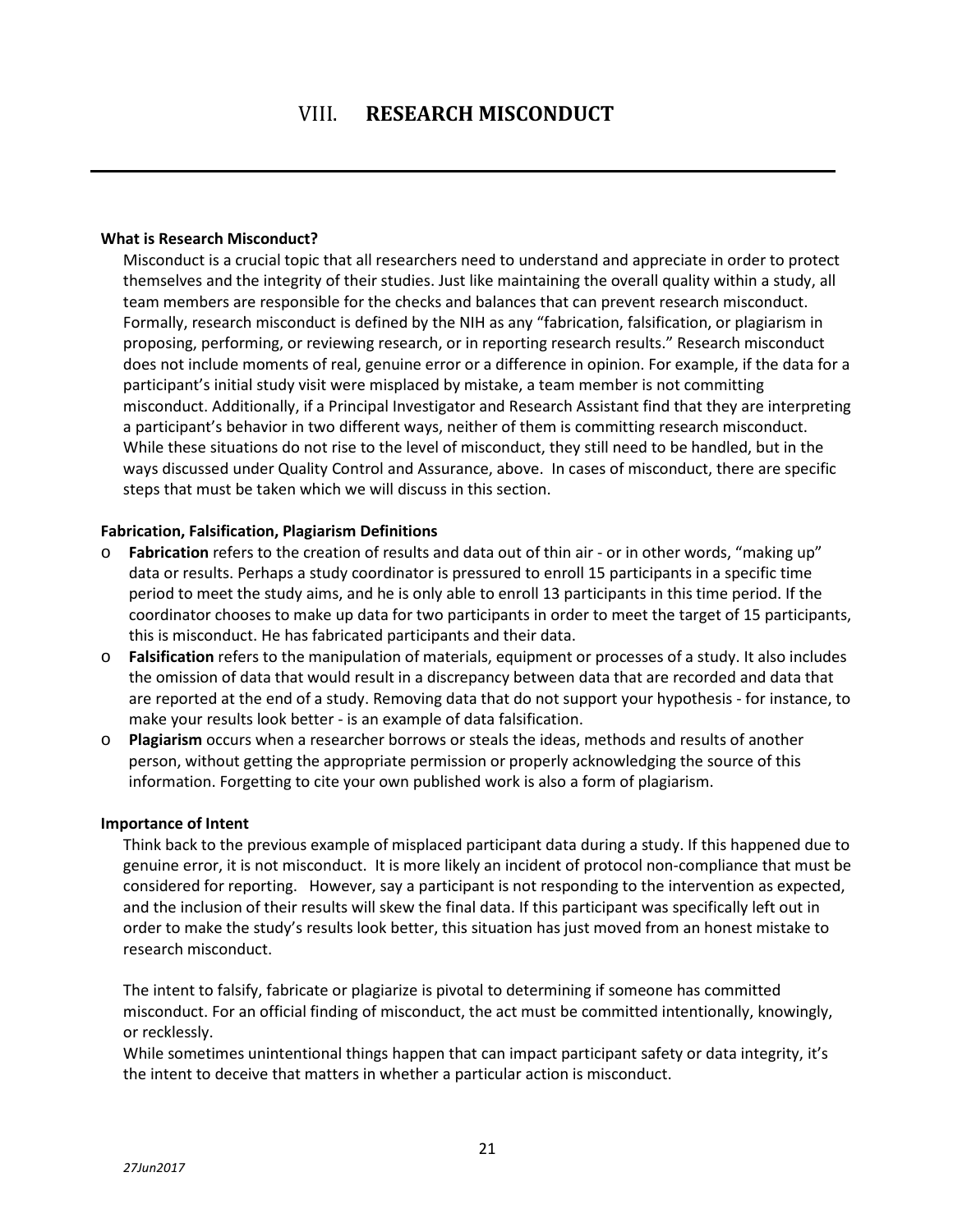# **Identifying Misconduct Behaviors**

Misconduct can happen at different times during the lifecycle of a study. Some behaviors can have a very real and direct impact on the health and safety of a participant, while others may involve alteration of data that are manipulated after a participant has completed their role in the study.

- Fabrication examples of fabrication can include "making up" participants, or filling in data or answers for participants that were never recorded.
- Falsification intentionally leaving out or changing data, manipulating graphs or charts, or intentionally leading participants to the answers you want are all examples of falsification. If bias leads to an intentional manipulation of the data, it can also be considered falsification.
- Plagiarism plagiarism can occur by not appropriately citing someone else's research, or by copying someone else's work or verbiage.
- Other other examples of misconduct that may not fall directly under the first three categories could include abuse of a participant's confidentiality, prompting a participant during the informed consent process, failing to report an adverse event, or retaliation against a team member or participant.

# **Consequences of Misconduct**

Falsified research is not something that exists in a vacuum. Research results have the potential to become widely known and have a real, tangible impact on the public. Consider the ramifications of the 1998 study by Andrew Wakefield which falsely linked the MMR vaccine to an increased risk of autism. While this study has now been debunked and the article retracted, many people still believe the research is valid and that the link is real. As a result, some parents are choosing to not vaccinate their children and public health has been put at a greater risk, resulting in outbreaks of once rare diseases, such as measles and mumps.

Beyond the impact of research misconduct on those outside of the research lab, there are real consequences for those on a research team. Careers and credibility can be destroyed. Some members may be reassigned to a new team, fired or even barred from conducting research at all. Additionally, if a researcher has received an award or accolades recognizing their achievements, these can be rescinded. Often times, granting institutions will demand that funds are returned if research they have sponsored is found to be fraudulent.

Finally, and perhaps most embarrassingly, the names of scientists who have been found guilty of research misconduct are listed on the very public website of the Office of Research Integrity (ORI). Anyone can visit this page and read the findings and consequences enacted by the ORI.

# **Overcome Excuses**

Everyone, from a PI to a part-time research assistant, must be held accountable when it comes to reporting suspected misconduct. If you see something, say something. "It's not my study" or "Someone else will see the problem and report it" are not valid excuses for ignoring misconduct. Even the fear of retaliation must not stop you from reporting a valid misconduct violation, as there are protection measures for whistleblowers.

Remember, it is your duty as a study team member to report potential misconduct. While it's not an easy task - especially if that misconduct is happening within your own team - you must report it. At the end of the day, the consequences resulting from any misconduct will lie with the person who committed the wrongdoing, and not the person reporting it.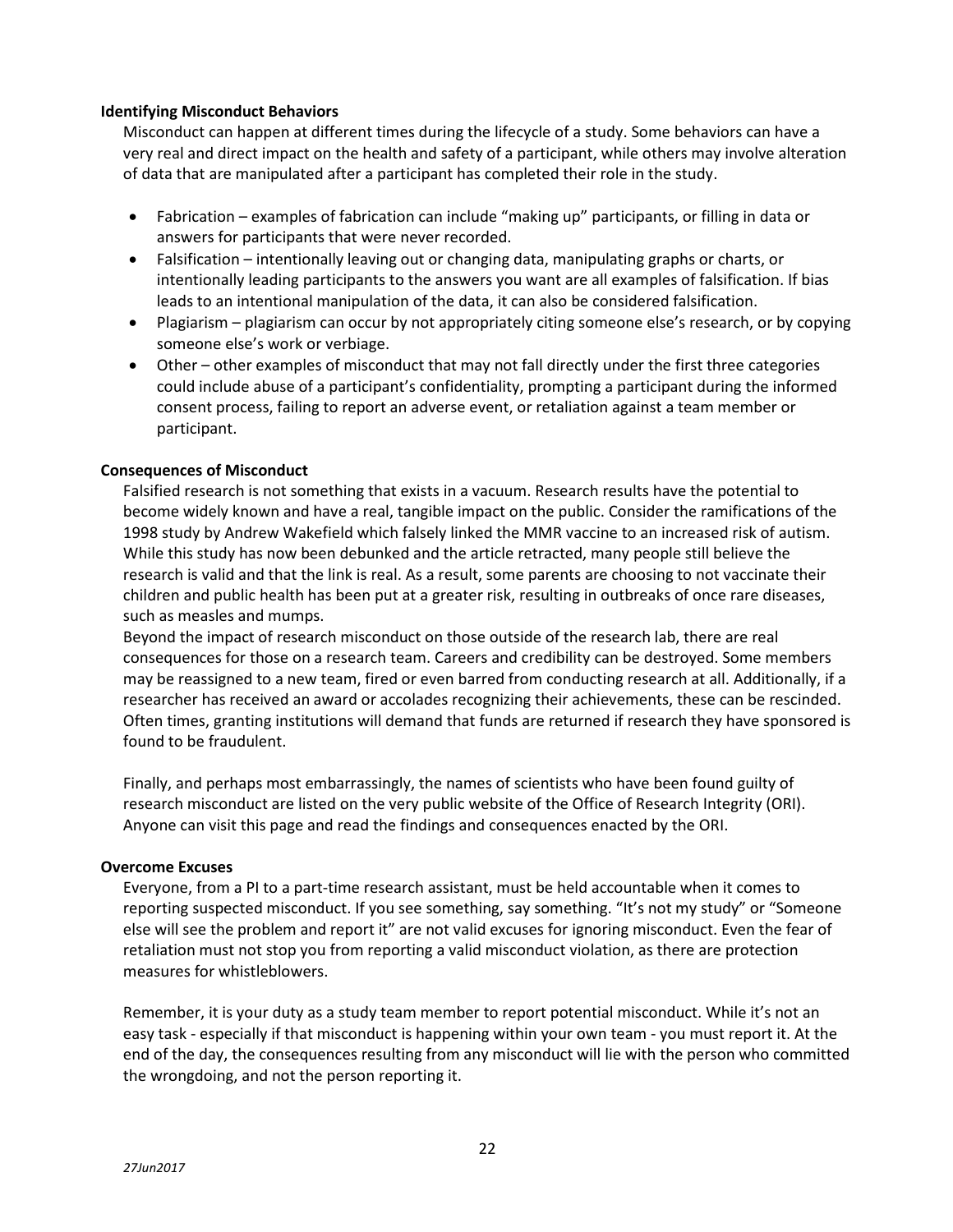If you are afraid to address misconduct directly with the person you suspect of committing it, or even with another individual you trust, many institutions have an anonymous mechanism for reporting suspected misconduct.

#### **Reporting Process**

To ensure that you have done your best to assess the facts of the situation, a three-step fact-finding and reporting process is recommended.

# *Step 1:*

Understand the situation.

Any potential misconduct should be approached with an open mind, intent on finding the truth. It is entirely possible, and highly likely, that you may be misunderstanding, or that the situation is the result of an honest error. Start by asking questions to try and understand if a fellow team member is doing something for a scientifically valid reason. Most cases of misconduct are identifiable because someone is doing something that is not scientifically sound.

# *Step 2:*

If, after assessing a situation and asking a few questions, you are still confident that research misconduct has occurred, share this information with someone you trust - a mentor, experienced colleague, or someone else with appropriate experience in social and behavioral research. Discuss the situation and seek their opinion. While reporting research misconduct is your duty, be sure your reasons are valid. Getting a trusted second opinion is crucial to ensuring that your concerns are legitimate, and might help motivate you to action, if necessary.

# *Step 3:*

Once potential misconduct has been identified, understood, and confirmed with a trusted colleague, it's time to report it up the chain. This may involve notifying the PI, who can then report it to the IRB. Alternatively, if the PI is the person suspected of misconduct, the PIs supervisor usually the chair of the department - should be notified.

After an IRB is made aware of a situation, a preliminary inquiry may be initiated to gather more facts. If suspicions are confirmed, a full investigation may be conducted by the institution to determine the extent and consequences of the misconduct.

If you are concerned about remaining anonymous, a confidential hotline might be the best option for reporting misconduct. However, if anyone along the chain fails to report the event, a team member must report it to the IRB. If you know of a misconduct situation and at any point cover it up, you could be responsible.

# **Misconduct Prevention**

Now that you know the process of reporting misconduct, let's step back, and look at actions the research community can take to prevent misconduct.

Setting up appropriate systems and establishing SOPs for collecting and analyzing data will help team members understand how the study is to be implemented and how data and how data are to be entered. Sound statistical procedures and SOPs must also be implemented for handling missing data and outliers.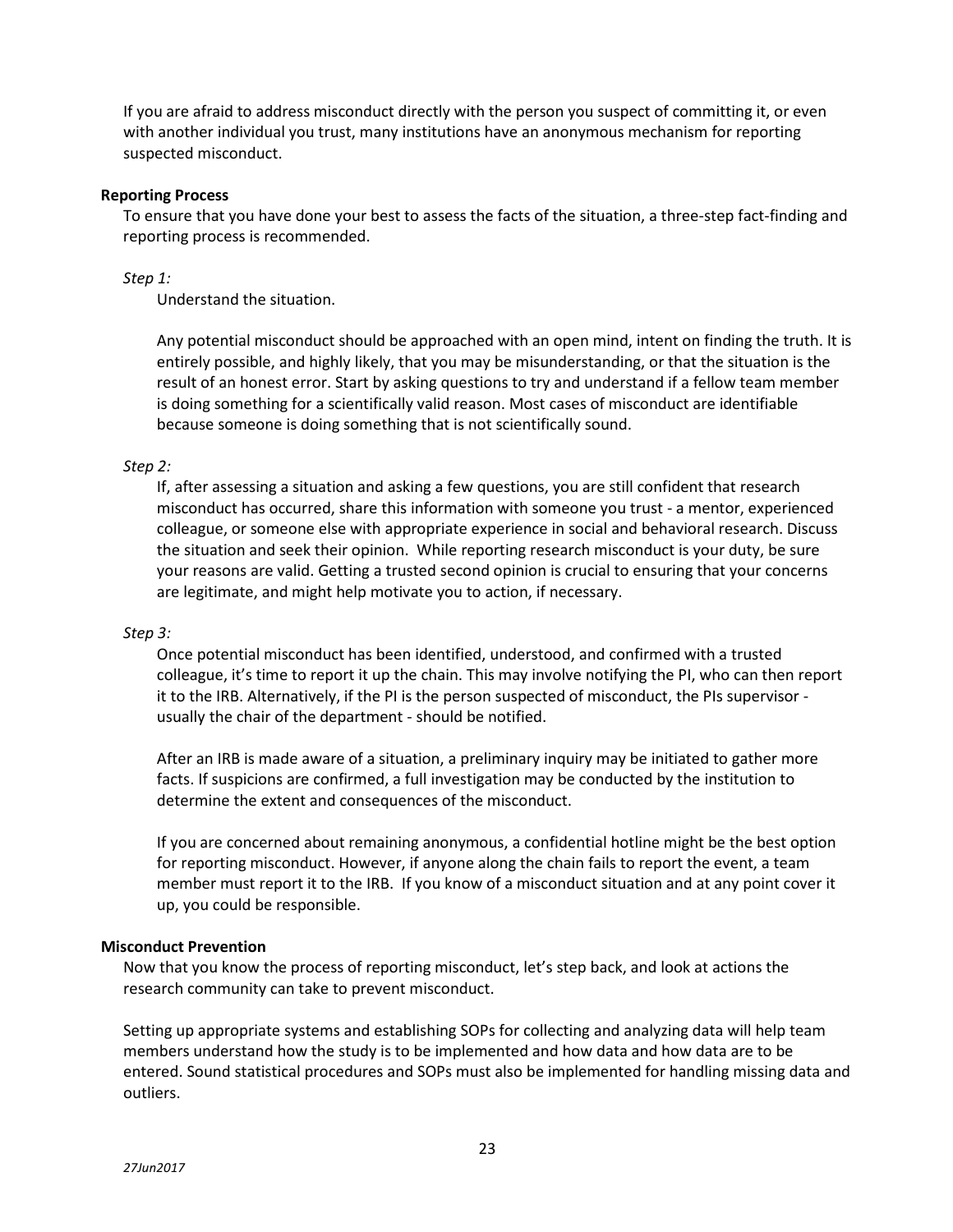At study team meetings, discuss issues openly, as well as strategies to address any problems. Regular lab or study team meetings should also present raw data openly. A team with an established culture of communication that holds its members accountable is less likely to have issues with misconduct. Be sure to record the designated server location of research data files. You can also institute or improve quality control and quality assurance systems, such as double data entry or secondary data review, to monitor and catch errors that could lead to misconduct. This overseeing of information is critical. The source data should be reviewed, along with final figures and aggregate data.

While research misconduct is rare, it does happen. Make sure all team members understand what is expected of them and what to do if they see something that might be misconduct. Upholding the study integrity is the entire team's responsibility. Use common sense and take the three-step method just discussed to assess and report potential misconduct.

Remember, your IRB can be a great resource. In addition to assessing and approving the conduct of research, an IRB can provide guidance on how to manage difficult situations related to research integrity and ethics.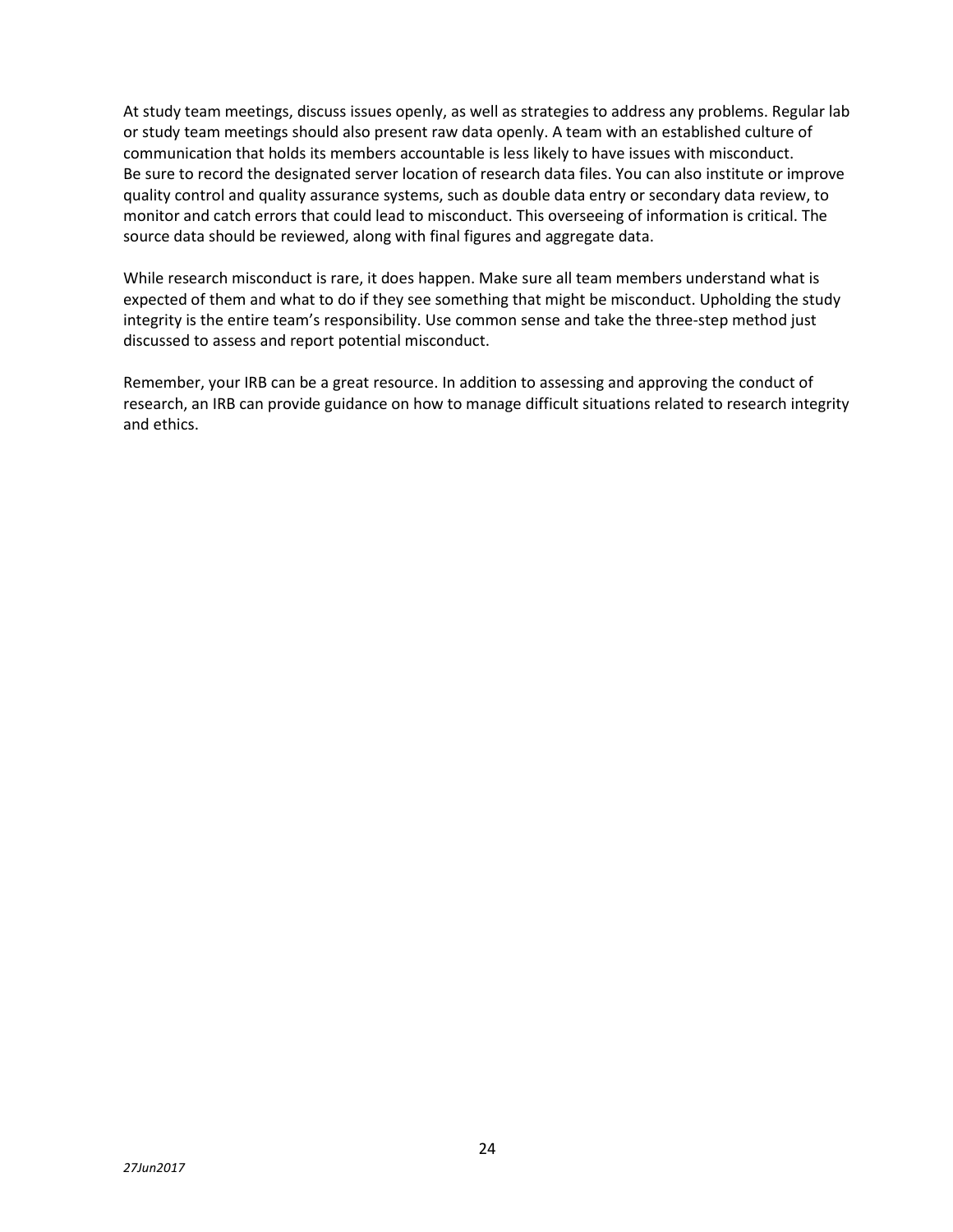# IX. **QUALITY CONTROL AND ASSURANCE**

#### **Overview of Quality Control and Assurance**

"Quality assurance" is defined as "All those planned and systematic actions that are established to ensure that the trial is performed and the data are generated, documented and reported in compliance with Good Clinical Practice and the applicable regulatory requirements." So what does this mean? In general, quality assurance refers to the planned procedures, like your study Standard Operating Procedures (SOPs), determined in advance by your quality assurance plan, that ensure you are doing the right things in the right way.

"Quality control" is defined as "The operational techniques and activities undertaken within the quality assurance system, to verify that the requirement for quality of the trial-related activities have been fulfilled." Quality control includes study monitoring and audits to ensure that the actions of study staff are consistent with the study protocol, that deviations are recorded and explained, and that the study protocol is amended, if appropriate.

Developing and sticking to your procedures manual is key. This helps ensure that the right people are performing each task and that they have been trained to do it. Once quality procedures are put in place, accountability is vital. Every team member has to be held to a high standard.

#### **Everyone's Job**

At the end of the day, data quality is everyone's responsibility. It's about being a proactive member of your research team. Consider this Golden Rule of Research: everyone has their own duties, but everyone is responsible for ensuring quality. Typically, the PI and team leaders are responsible for making sure that proper procedures are outlined in the clinical protocol and procedures manual, and that everyone on the study team has access to them. If a study team includes a coordinator, this role can often fall to him or her. Additionally, team members can take actions to ensure quality data are collected. Often times, research assistants collecting data from participants and team members responsible for data entry play this role by checking that the collected and entered data are accurate and complete. Sometimes these roles are performed by the same person.

#### **Importance of Systematic Controls**

Systematic controls are a great way to periodically take stock of how well data and processes are being maintained. Here are examples of some study planning and oversight strategies that support good quality data management.

# *Ensuring Accurate Data Collection*

In order to ensure accurate data collection and data handling, clear procedures should be in place for each step in the process and monitoring should be done at frequent, regular intervals with adjustments made and communicated, as needed. Data that are inconsistently collected or handled can contribute to invalidating a study's results or misrepresenting the causal associations, undermining the value of the study, and shifting the benefit/burden relationship for participants, a significant IRB concern. Although technology can reduce both random and systematic errors, collected data need to be reviewed regularly to ensure that they are complete to the extent expected. Any oddities in the data should also be recorded according to the Procedures Manual and followed up if there is potential for a systematic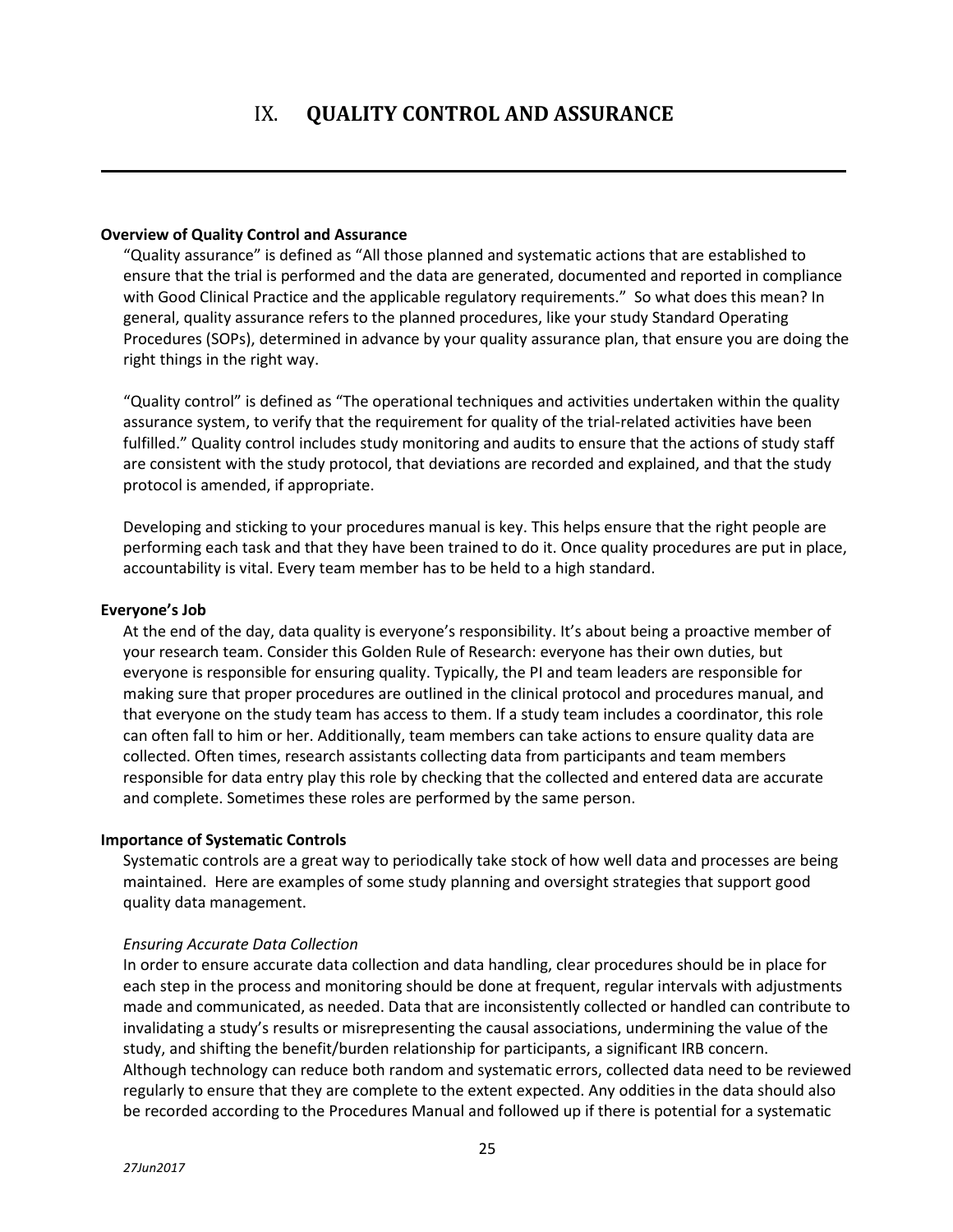problem. Participant-related issues are common. For example, if a participant is physically unable to perform a strength test during the study visit, field/data points related to that test should not be left blank, but rather should be marked appropriately to designate the reason why information is not available. Not Applicable or Not Valid designations can also be used to help explain why data are missing or out of range.

#### *Random and Systematic Error*

Errors can be random or systematic. Random errors occur in all research studies and measurements, and are due to implicit and unpredictable variations in the sample or measurement process. When designing research studies and protocols, attempts should be made to minimize random errors as much as possible through training, consistent procedures, etc. However, good research design can address most types of random error.

Systematic error, however, occurs when every data point within a study is exposed to the same set of errant circumstances. This type of error is usually related to imprecise calibration of study equipment, or differences in observations and measurement by either study staff or participants. A good example of this is an uncalibrated scale which affects all participants in the same, consistent way. As a result of this error, all the participants appear to weigh five more pounds than they actually do. This type of error can be mitigated with proper and diligent calibrating processes and continual education of staff.

A common source of systematic error is that of participant self-selection into a study. Although people decide whether to learn about a study, staff need to be vigilant to ensure that they are not contributing to a systematic selection of certain types of participants.

Systematic error may result in the study sample misrepresenting the population to whom the research team wanted to generalize their findings. Although it's difficult to eliminate all errors, in order to minimize them, proper protocols and procedures should be put in place before a study begins.

# *Measurement Error*

One type of error that sometimes can be minimized is measurement error. Measurement errors can affect the quality of the data. For example, say a survey question asks a participant to assess their pain severity. Does this mean pain right now or pain over the course of a day or week? Is it overall pain or pain in a particular area of the body? How participants interpret this question will lead to bias if clarifications aren't made to prevent it.

# *Influence of Time*

For the most part, instances of bias are unintentional and can often stem from practical efforts to manage study resources and logistics. Such efforts must be considered in relation to the overall design and implementation procedures required to answer the scientific question, or may lead to bias. During a participant visit, the highest priority should be placed on the safety of the participant, followed by data collection. For example, if a data collector decides that altering the order of planned activities will make the process more efficient, it wouldn't be surprising that participants asked to complete a strenuous exercise test and then answer a question about fatigue will respond with a higher rating than other participants completing the same activities, but in a different order.

Any situation where the IRB approved protocol is not adhered to - even in the slightest way - should be documented and, depending on reporting requirements, reported to your IRB as a protocol deviation or protocol non-compliance. Additionally, the time of day or year during which data is collected can affect answers provided by participants and should be considered when planning the study.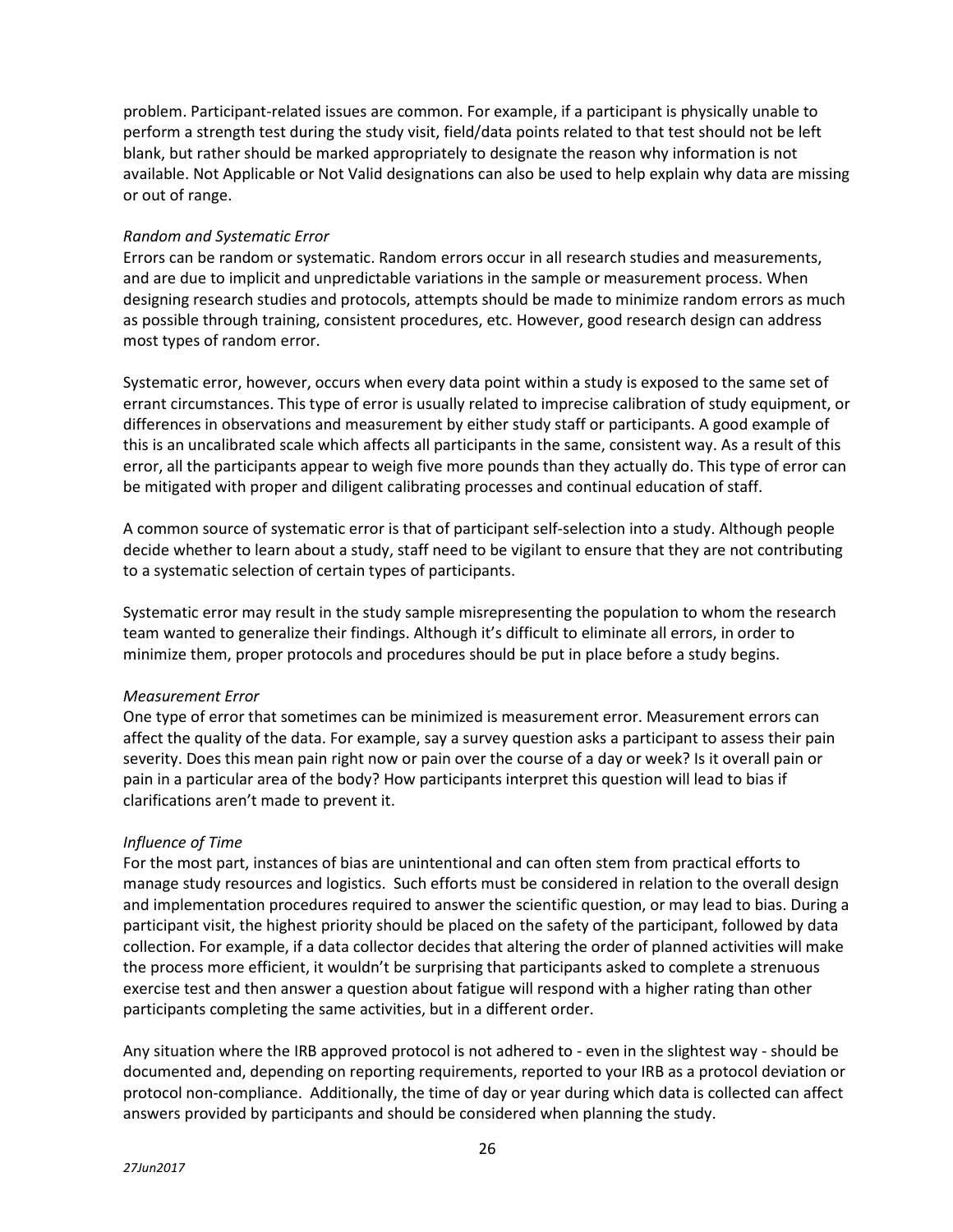# *Transcription Errors*

Typing or transcription errors are common. In addition to actively monitoring data quality, it's a good idea to keep all source documents from a study, in case there is a need to verify any possible transcription errors. Your data management plan should include strategies for checking the data for typos, out-of-range data, and logical inconsistencies.

# *Avoiding Bias*

In the Research Protocol section of this course, we discussed the importance of treatment/study fidelity. Remember, study fidelity involves making sure that the actual intervention of a study is conducted as the clinical protocol specifies and that the intervention is received by the participant as intended. As part of this effort, procedures manuals are written to help minimize bias by describing specifically how tasks must be completed. So, it stands to reason that if you deviate from a protocol, you're opening yourself up to bias and potential issues when interpreting data.

To minimize this, provide team members with continual training and communication to help prevent deviations and ensure that everyone understands the importance of data integrity. Also, if frequent clinical protocol deviations, such as repeatedly missed study visits or incomplete assessments occur, this can be an indication that there are problems with the protocol and that an amendment may be needed. All in all, maintaining study fidelity over the course of a study will help minimize the risk of bias that can result from both systematic and random errors.

# **Quality Control and Assurance Strategies**

It's rare that a study will go off without a hitch. The best a research team can do is be proactive and implement controls to prevent and anticipate issues before they arise and learn from them when they occur. Following are some good strategies to assure the highest standards of quality in your study.

# *Create structured procedures manuals*

Begin with a structured procedures manual that outlines the activities of a study. In this document, try to anticipate any unexpected circumstances that might come up and provide a solution.

# *Develop a data management plan, ensuring data integrity*

Data management plans are a part of every study. This document should be readily available to all team members and clarify how data will be selected, collected, analyzed, handled and published. Teams should also have statistical procedures in place to handle any missing or outlying data. Double data entry significantly lowers the error rate in a data set, but it isn't enough to enter data twice without comparing the two sets. It's recommended to audit your data regularly.

# *Develop standard rules for recording data*

Within the procedures manual, there should also be an outline for standard data recording rules. This will help study members understand the data they should be capturing and how it should be recorded. For example, the document should make note of how many decimal places a value should be recorded, what unit of measurement should be used, or how non-response should be noted. These rules should also outline where data is to be stored. A secure, designated server is often the best place.

# *Have data collectors and staff check their work*

Create a checklist to ensure that interventions are carried out as stipulated in the IRB approved protocol document and in as consistent a way as possible. Staff should use these checklists to check data